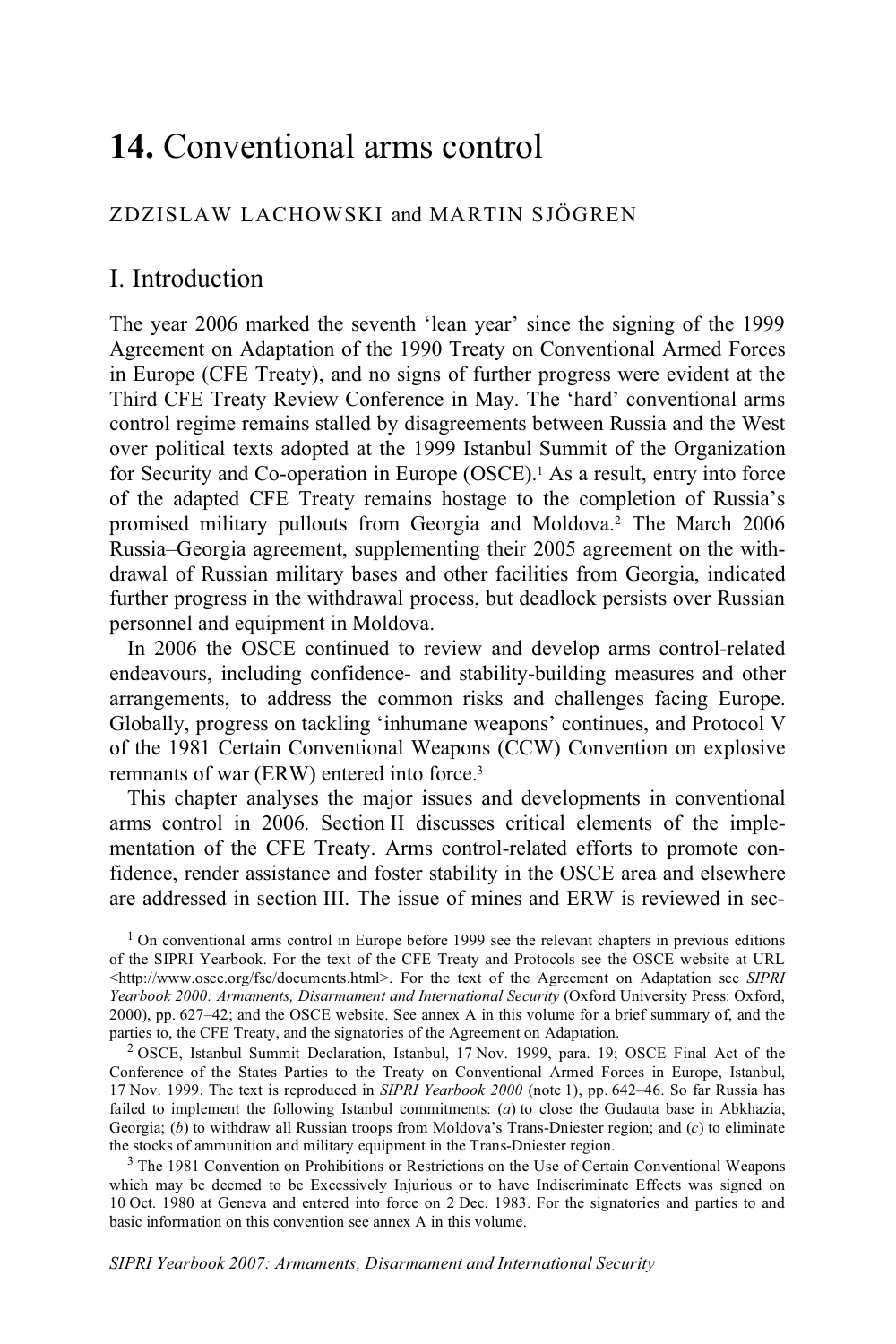tion IV. Section V presents some conclusions regarding the status and future of conventional arms control.

# II. European arms control

The CFE Treaty regime remains by far the most elaborate conventional arms control regime worldwide. Acclaimed as the cornerstone of European security, it has contributed significantly to removing the threat of large-scale military attack and has enhanced confidence, openness and mutual reassurance on the continent. The CFE Treaty process has also inspired regional arms control solutions in the Balkans and efforts elsewhere, such as in Central Asia.

The 1990 CFE Treaty set equal ceilings on the major categories of heavy conventional armaments and equipment of the two groups of states parties in the Atlantic-to-the-Urals (ATTU) zone of application. The Agreement on Adaptation discarded the original, bipolar concept of an equilibrium of forces between the North Atlantic Treaty Organization (NATO) and the now-defunct Warsaw Treaty Organization (Warsaw Pact), and introduced a new regime of arms control based on national and territorial ceilings codified as binding limits in the agreement's protocols. It increased the verifiability of its provisions and opened the adapted CFE Treaty regime to European states which were not parties to it. The Agreement on Adaptation has not yet entered into force because of the refusal of the members of NATO and other states to ratify it in the face of Russian non-compliance with its Istanbul commitments. Of the 30 signatories to the CFE Treaty, only Belarus, Kazakhstan and Russia have ratified the agreement. Ukraine has ratified the agreement but has not deposited its ratification document. The 1990 CFE Treaty and the associated agreed documents and decisions therefore remain binding on all parties. The Joint Consultative Group (JCG) is the body established by the states parties to monitor implementation, resolve issues arising from implementation and consider measures to enhance the viability and effectiveness of the treaty regime.

The Third CFE Treaty Review Conference, held in Vienna on 30 May– 2 June 2006, failed to agree on a final document.

# **The Treaty on Conventional Armed Forces in Europe: implementation and adaptation issues**

# *Operation and compliance*

In spite of the stalemate over the completion of its adaptation, the CFE Treaty for the most part operates in a satisfactory manner. The Third Review Conference offered a balance sheet of the operation of the treaty in general and in the period since the previous review conference in 2001. It was noted that the overall holdings of conventional armaments and equipment within the area of application have been further reduced and a number of states parties have voluntarily reduced holdings to levels lower than those set in the treaty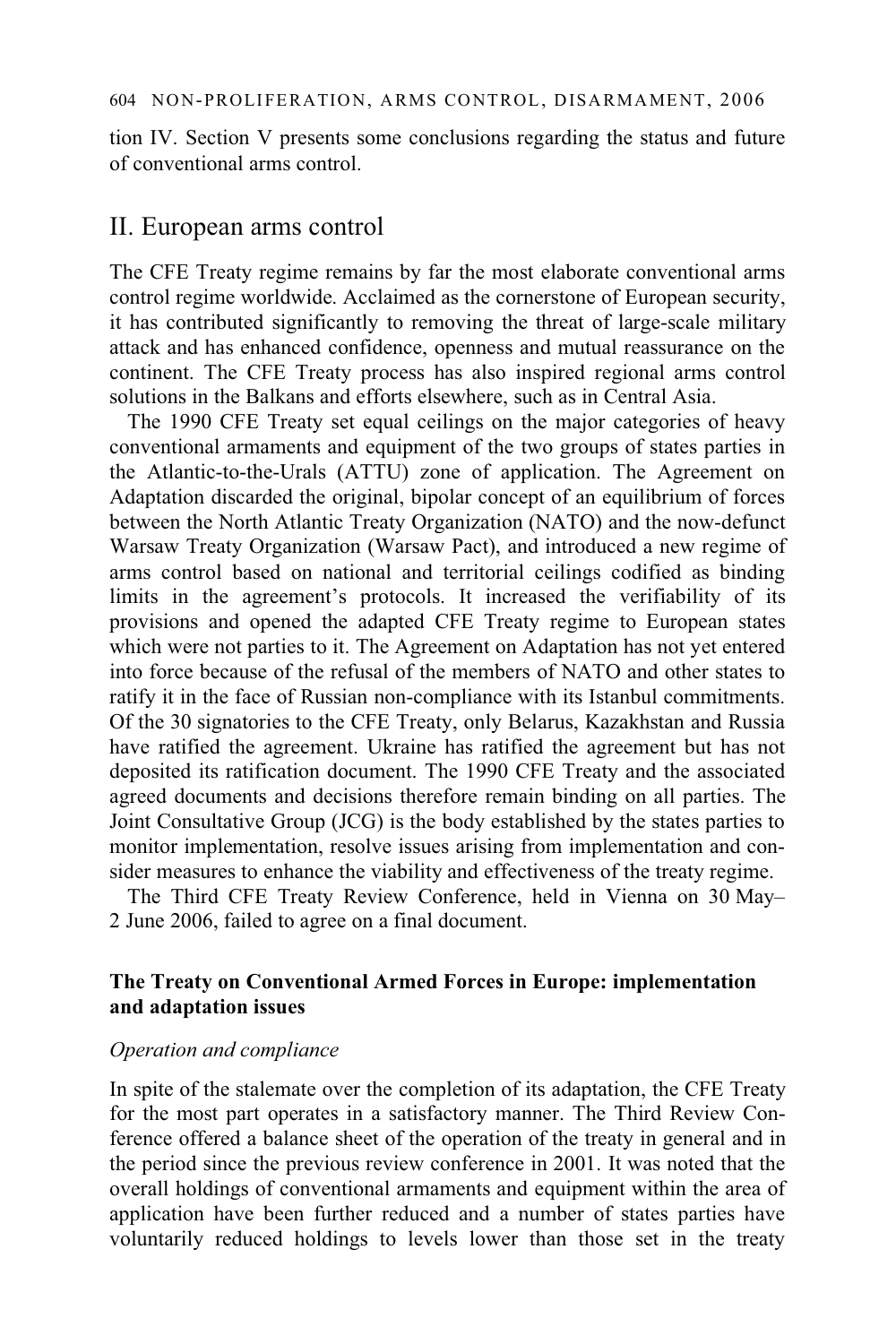(table 14.1). At the Third Review Conference, Ukraine declared that it would voluntarily reduce its national levels for holdings of treaty-limited equipment (TLE) and of its national personnel limits. Since 1990, more than 5000 on-site inspections have been carried out and tens of thousands of documents of notification and annual information have been exchanged and submitted. A statement made on behalf of NATO at the conference summarized other aspects of implementation related to numerical limits as follows: $4(a)$  the overall numerical ceilings for the TLE are generally observed; (*b*) all states parties comply with their overall maximum level for holdings (MLH); (*c*) national personnel limits laid down in the CFE-1A Agreement<sup>5</sup> are not exceeded; (*d*) by mid-2003 Russia had fulfilled the former Soviet Union's obligation pertaining to the TLE transferred east of the Urals, and in early 2005 it notified the OSCE of the destruction of the last equipment which had been declared to be non-combat capable and which had been held at the St Petersburg and Kushchevskaya maintenance facilities;<sup>6</sup> (*e*) no state party now exceeds the number of decommissioned TLE; and  $(f)$  all states parties comply with the numerical limitations applying to armoured vehicle-launched bridges in active units and with the political obligations regarding land-based naval aircraft. In addition, no state party maintains permanently land-based attack helicopters with its naval forces in the area of application.

With regard to notifications and inspections, the same statement noted that: (*a*) despite a lower number of inspection quotas (resulting from the reduction of TLE in states parties), the verification regime is being implemented with the same rigour and high intensity as before; (*b*) multinational inspection teams have provided an additional measure of transparency and cooperation; and (*c*) the exchange of information and notifications has provided a high degree of transparency. During declared site inspections, the counted holdings of equipment covered by the CFE Treaty were consistent with the data given in the exchanges of information almost without exception.

Attention was drawn at the review conference to a range of continuing political and technical implementation issues that remain of concern. These include: the stationing of forces on the territory of another state party without host-state agreement (i.e. Georgia and Moldova); the problem of uncontrolled and unaccounted-for TLE in the area of application (notably in territories with disputed sovereignty such as Nagorno-Karabakh in Azerbaijan, Abkhazia and South Ossetia in Georgia, and Trans-Dniester in Moldova); cases of unilateral reinterpretation of how to categorize and report items in the Protocol on

<sup>4</sup> Elaboration of elements for inclusion in a Final Document of 2006 CFE Review Conference as proposed to the Joint Consultative Group on behalf of Belgium [and the other NATO states], doc. JCG.DEL/4/06, 16 May 2006.

 $<sup>5</sup>$  The CFE-1A Agreement is the 1992 Concluding Act of the Negotiation on Personnel Strength of</sup> Conventional Armed Forces in Europe. It was signed on 10 July 1992 at Helsinki and entered into force simultaneously with the CFE Treaty. For a brief summary of this agreement see annex A in this volume.

 $6$  For more on the issue of 'non-combat-worthy' equipment see Lachowski, Z. 'Conventional arms control', *SIPRI Yearbook 1998: Armaments, Disarmament and International Security* (Oxford University Press: Oxford, 1998), p. 629.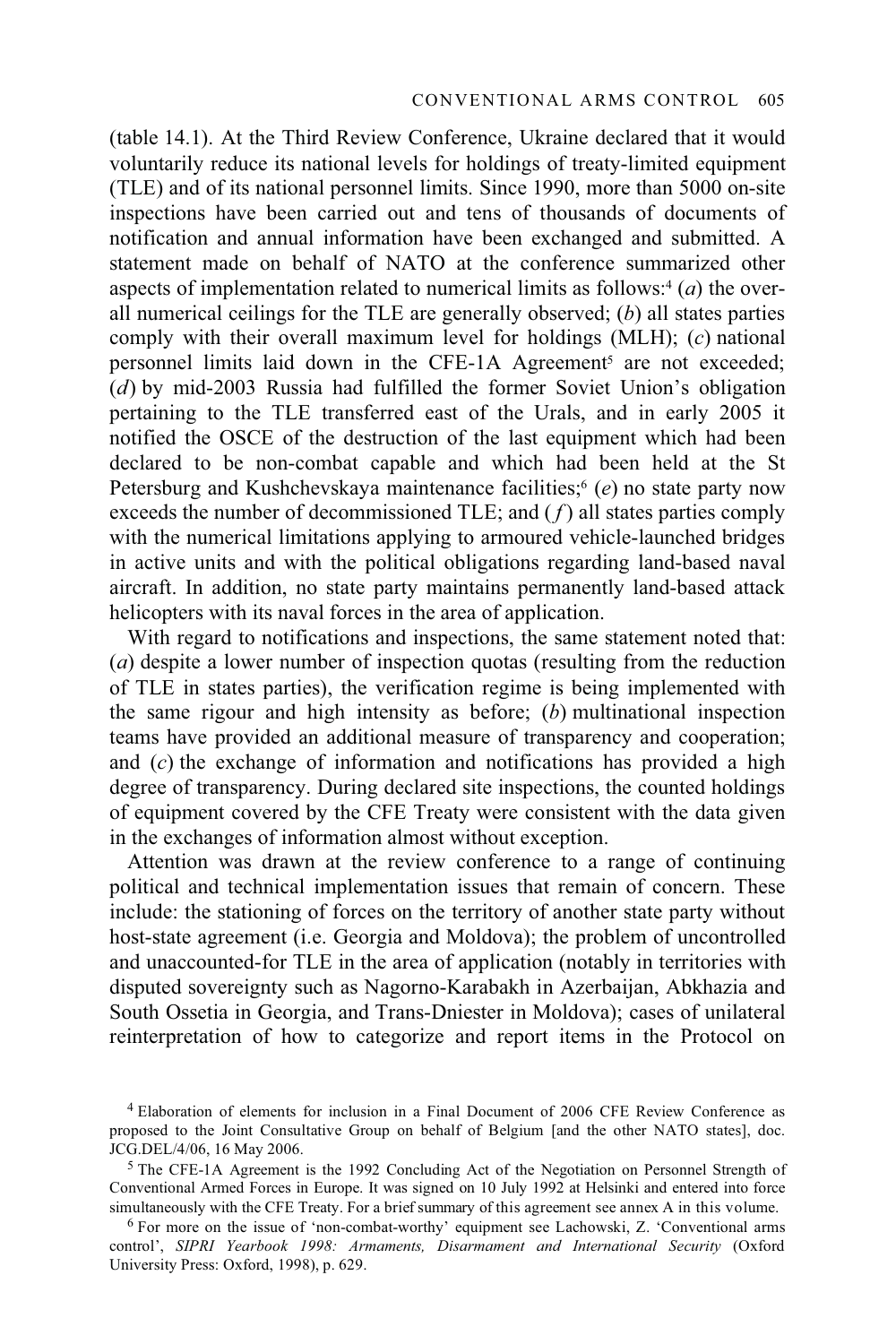|          | Tanks         | ACV <sub>s</sub> |         |       | Artillery Aircraft Helicopters Personnel |               |
|----------|---------------|------------------|---------|-------|------------------------------------------|---------------|
| MLH/NPL  | 39 142        | 59 822           | 38 286  | 13462 | 4 000                                    | 5 7 8 9 1 8 1 |
| Holdings | 24 774 44 140 |                  | 28 23 6 | 7135  | 1971                                     | 2 892 667     |

**Table 14.1.** Treaty on Conventional Armed Forces limits and holdings as of 1 January 2006

 $ACVs =$  armoured combat vehicles;  $CFE = Treatv$  on Conventional Armed Forces in Europe; CFE-1A = Concluding Act of the Negotiation on Personnel Strength of Conventional Armed Forces in Europe; MLH = maximum level for holdings; NPL = national personnel limit.

*Sources*: Treaty on Conventional Armed Forces in Europe and the Concluding Act on the Negotiations on Personnel Strength of Conventional Armed Forces in Europe Joint Consultative Group, Group on Treaty Operation and Implementation, Consolidated matrix on the basis of data valid as of 1 Jan. 2006, JCG document JCG.TOI/21/06, 19 May 2006.

Existing Types of Conventional Armaments and Equipment (POET); reports of signatories exceeding current treaty limits for the flank region,7 and exceeding overall and sub-zonal ceilings for equipment in active units; continued failure to account for TLE reportedly transferred from one CFE state party to another between 1994 and 1996 (i.e. Russian deliveries to Armenia); and the failure by some states to make notification of changes of 10 per cent or more in unit holdings, or to properly report the location of all objects of verification.<sup>8</sup>

Russia sought to reinterpret the CFE Treaty's definition of 'group of states'. In the light of successive enlargements of NATO, Russia has raised the issue of the numerical limits for NATO members, claiming that their present holdings of equipment in the five categories of TLE considerably exceeded the treaty's aggregate maximum levels for the countries in question. The same claim was made about Western ceilings for the flank zone.9 All this reinforced Russia's argument that the immediate entry into force of the Agreement on Adaptation is the only sensible solution.

The issue of whether inspections should be paid for by the inspecting state remains outstanding.

7 For background on and a discussion of the 'flank issue' see Lachowski, Z. 'Conventional arms control', *SIPRI Yearbook 1997: Armaments, Disarmament and International Security* (Oxford University Press: Oxford, 1997), pp. 476–79.

<sup>8</sup> It was suggested that the following implementation issues require further consideration and resolution in the JCG: mutual understanding of declared sites and common areas (designation of sensitive points/areas); photography rules; use of global positioning systems during inspections; documenting ambiguities; notification of certain types of armament and equipment; inability to conduct inspections in certain regions; interpretation of counting rules for export/re-export; differentiation between industrial testing and research and development; updating of POET; dealing with the problem of TLE unaccounted for and uncontrolled in the area of application; inspection costs; notification of final withdrawal of TLE and armoured vehicle launched bridges from designated permanent storage sites; and notification of changes to lists of inspectors and transport crew members. Elaboration of elements (note 4).

 $9$  Statements by the delegation of the Russian Federation under agenda items 3 and 5 of the Third CFE Treaty Review Conference, OSCE document CFE-TRC.3JOUR, annex 40, attachment, 2 June 2006.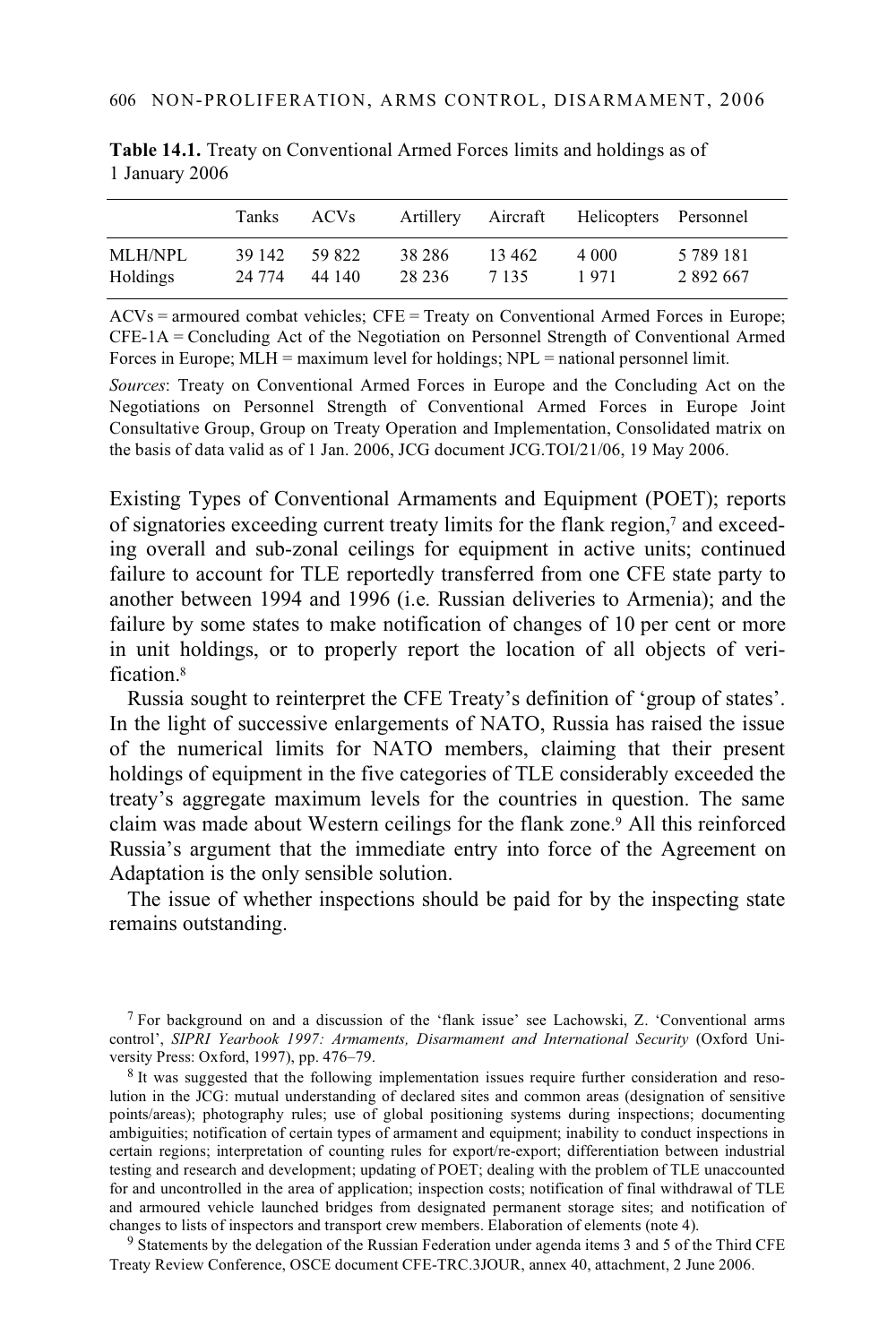#### *Updating the POET lists*

POET suffers from a lack of clarity as regards the types of TLE systems that are covered by the CFE Treaty. For many years this has adversely affected information exchange and hampered the work of inspectors. The JCG has not yet completed the mandate assigned to it by the 1996 and 2001 review conferences to update the lists of armaments and equipment in the protocol by, among other things, removing types, models and versions of equipment that do not meet treaty criteria. The POET sub-working group, formed in 2001, has so far agreed on four of the five categories in Section I of POET (TLE) and four of six categories in Section II (armaments and equipment not limited by the treaty, called 'lookalikes'). By the end of 2006, 'more than 99%' of all relevant armaments and equipment had reportedly been agreed.10 In Section I, however, the problem of armoured combat vehicles (ACVs) remains unresolved; in Section II the outstanding issues are those of armoured personnel carrier lookalikes and armoured infantry fighting vehicle lookalikes. With regard to ACVs, the main sticking point concerns vehicles that have a gun with a calibre larger than 20 millimetres and a compartment too small to transport an infantry squad. These do not fall into any of the definitions under Article II of the CFE Treaty. With respect to the look-alikes, the argument is about specific types of equipment that have been in dispute for a long time.

The issue of an obligation to electronically exchange technical data and digitized photographs, as proposed in 2003, also remained unsettled in 2006.

The United States notified the JCG of the introduction into service of a new family of light armoured vehicles known as Stryker.

# *Treaty adaptation*

In 2006 Russia continued to reject NATO's demand that ratification of the adapted CFE Treaty must be linked to the outstanding Istanbul commitments and also claimed that it has actually fulfilled all of the latter. Russian officials repeatedly argued that the lack of progress on the adapted CFE Treaty called into question the sense and purpose of the CFE regime, leaving it 'divorced from reality'. Since the beginning of the year, Russia on various occasions at various forums has warned that it could withdraw from the treaty 'in certain circumstances'.11 Not surprisingly the Western position was the opposite: for example, Germany, a state party that has consistently sought a compromise

 $10$  Chairman's speaking points, POET working group meeting, OSCE document HCG.TOI/41/06, 12 Dec. 2006.

<sup>&</sup>lt;sup>11</sup> See e.g. 'S. Ivanov: RF mozhet vyyti iz DOVSE' [S. Ivanov: Russia may leave the CFE], RosBiznesKonsalting, 24 Jan. 2006, URL <http://top.rbc.ru/index.shtml?/news/daythemes/2006/01/ 24/24000604\_bod.shtml>. At the Third CFE Review Conference, Russia reserved the right to 'undertake a comprehensive analysis of the current situation' and inform the other states parties of the outcome of that analysis. Statement by the delegation of the Russian Federation at the Third CFE Treaty Review Conference, OSCE document CFE-TRC3.JOUR, annex 40, 2 June 2006.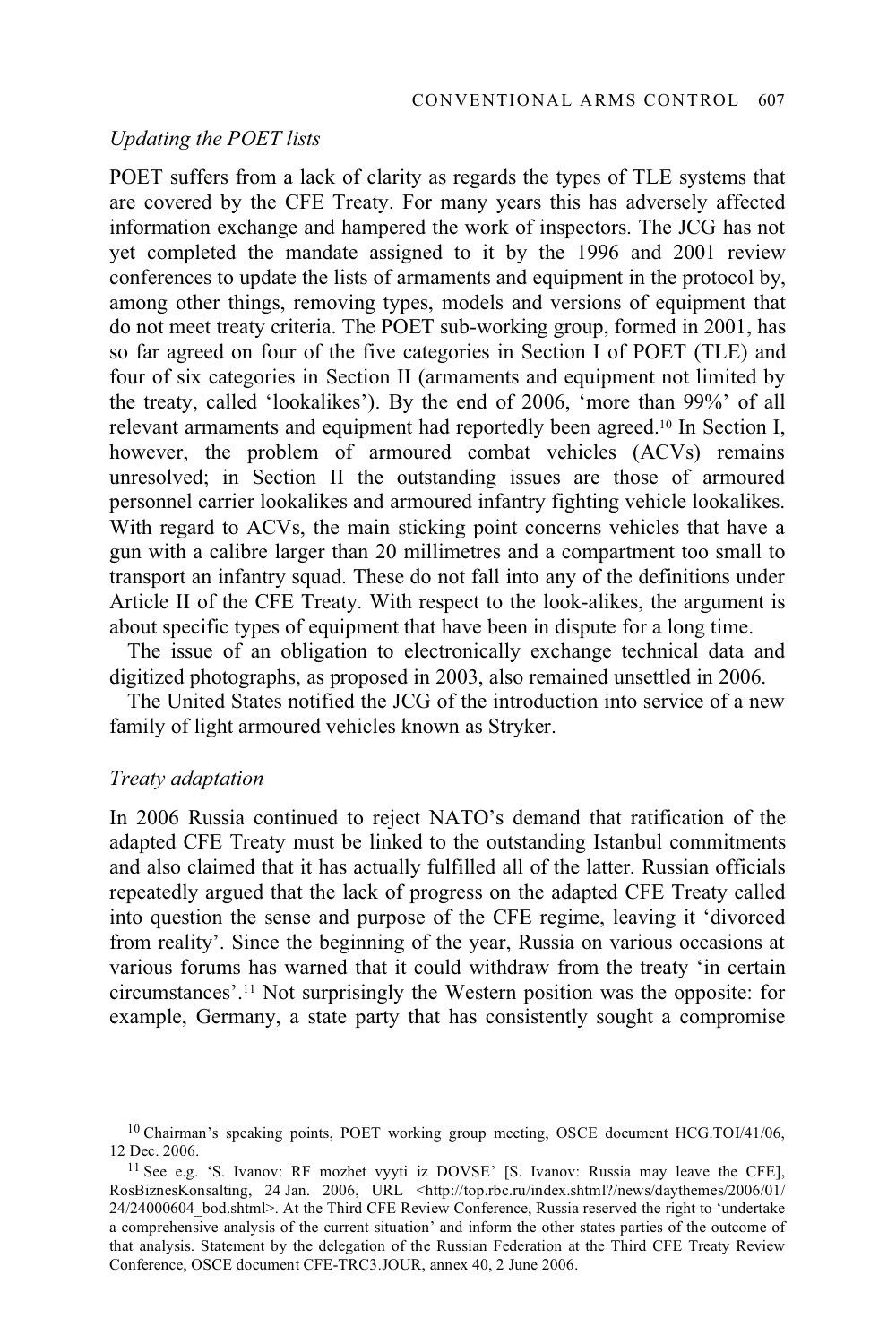#### 608 NON-PROLIFERATION, ARMS CONTROL, DISARMAMENT, 2006

solution to the deadlock, claimed that the treaty 'generally functions very well'.12

Before the review conference, Russia drafted its version of a conference final document suggesting that all states parties should provisionally apply the Agreement on Adaptation as from 1 October 2006, begin national ratification procedures, bring the adapted CFE Treaty into force in 2007 and discuss 'the possibility of accession of new participants'.13 NATO rejected this, and the statement made by France on NATO's behalf at the OSCE ministerial meeting in Brussels at the end of the year reaffirmed the position that only fulfilment of the Istanbul commitments can 'create the conditions for the Allies and other States Parties to move forward on ratification of the Adapted CFE Treaty'.14

### *Georgia–Russia: the run-up to the 2008 deadline*

On 30 May 2005 the ministers of foreign affairs of Georgia and Russia issued a joint statement regarding the closing of the Russian military bases and other military facilities and the withdrawal of Russian forces from Georgia.15 The withdrawal is to take place in stages until 2008.

CFE-related developments in 2006 took place in the shadow of the growing political and economic tug of war between Georgia and Russia (which also backs Georgia's separatist entities, Abkhazia and South Ossetia).16 On 31 March in Sochi two agreements were signed, one on the terms and rules of the temporary functioning and withdrawal of Russian military bases and other military facilities of the Group of Russian Forces in the Transcaucasus (GRFT), deployed on the territory of Georgia; and another on the transit of military cargo and personnel through its territory. The first agreement, however, failed to cover the Russian base in Gudauta, located in Abkhazia. Seeking to exempt the Russian 'peacekeepers' there from the obligation to withdraw, Russia proposed that an observation mission could be sent to Gudauta on condition that Georgia would then confirm that the military base had been closed there. Georgia declined the proposition. In July, through a parliamentary vote, Georgia called—in vain—for the replacement of Russian 'peacekeeping' troops by international police.

<sup>12</sup> Statement by the delegation of Germany at the Third CFE Treaty Review Conference, OSCE document CFE-TRC3.JOUR, annex 27, 31 May 2006. Other NATO delegations shared the view. E.g. the United Kingdom stated that the treaty remains 'both useful and relevant, chiefly in bringing greater certainty and predictability to an uncertain, unpredictable world'. Statement by the delegation of United Kingdom to the Joint Consultative Group, JCG document JCG.DEL/20/06, 19 Dec. 2006.

<sup>13</sup> Delegation of the Russian Federation to the Joint Consultative Group, Draft basic elements of the final document of the third conference to review the operation of the Treaty on Conventional Armed Forces in Europe, JCG document JCG.DEL/2/06, 9 May 2006.

<sup>14</sup> Statement by the delegation of France, OSCE Ministerial Council, Brussels 2006, OSCE document,  $MC(14)$ . JOUR/2, 5 Dec. 2006.

<sup>15</sup> Joint Statement by the Ministers of Foreign Affairs of the Russian Federation and Georgia, 30 May 2005, available at the website of the Russian Ministry of Foreign Affairs, URL <http://www.ln.mid.ru /brp\_4.nsf/clndr?OpenView&query=31.05.2005&Lang= ENGLISH>. 16 For more on Georgia–Russia relations see chapter 1 in this volume.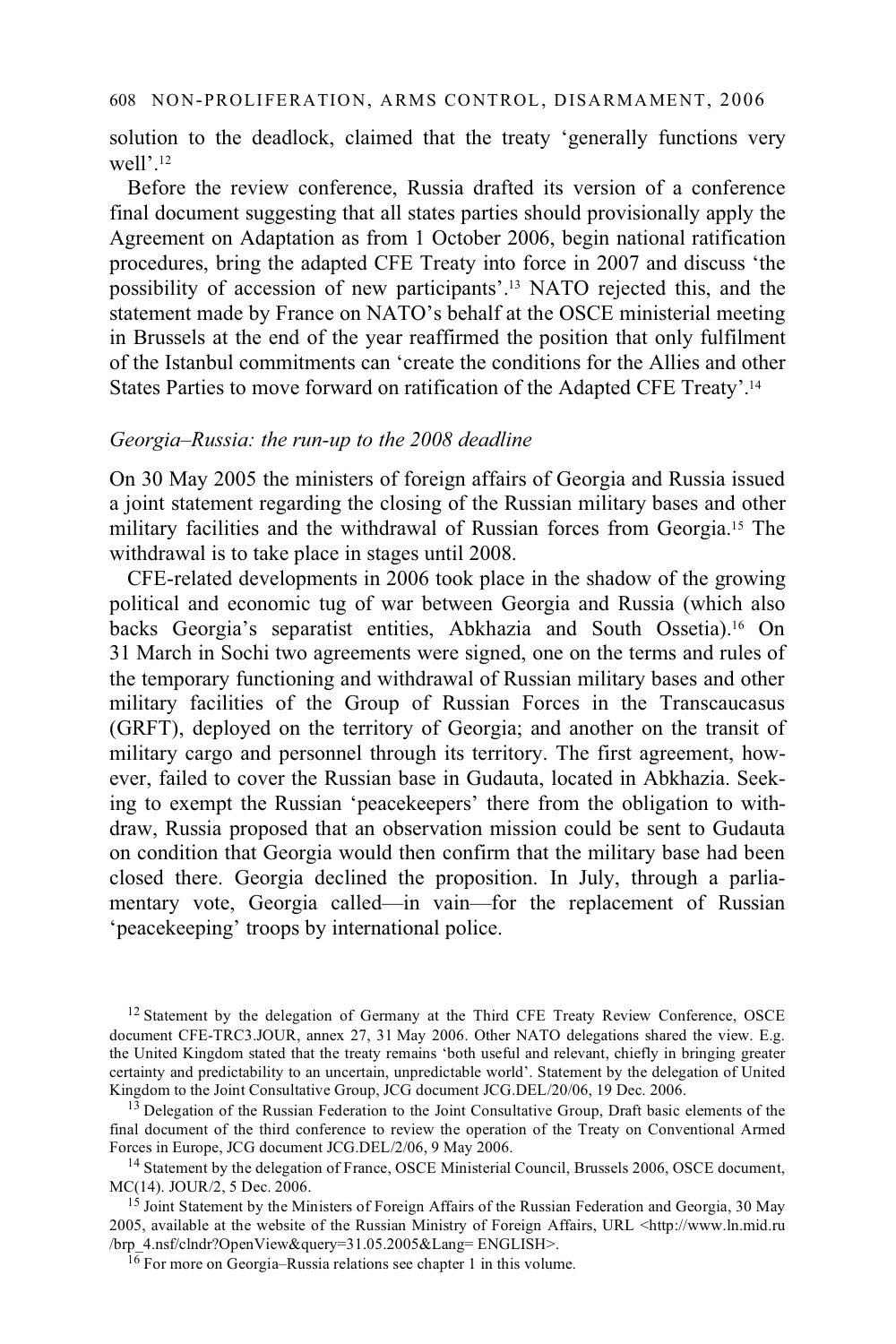In the early autumn tensions worsened between the two countries following the arrest of four Russian officers charged with espionage. The commander of the GRFT, Major General Andrei Popov, reportedly threatened to suspend the withdrawal of troops and armaments. However, Russian President Vladimir Putin quickly disavowed this statement.<sup>17</sup> All regional problems during the year notwithstanding, the pull-out of Russian armaments and troops continued, winning praise from the Western and other states. The withdrawal process was crowned at the end of 2006 with the removal, ahead of schedule, of the last personnel from the headquarters of the GRFT in Tbilisi.

#### *Russian troops and ammunition in Moldova*

In 2006 Moldova made no progress in its military relations with Russia. Under its 1994 constitution, Moldova is permanently neutral and refuses to host foreign forces on its territory. Withdrawal of Russian TLE was completed in 2003, but the failure to achieve a political settlement of the problem of the separatist Trans-Dniester region caused Russia to delay the withdrawal of its troops and the disposal of its approximately 20 000 tonnes of stockpiled ammunition and non-TLE in that area.

During 2006 Moldova intensified its challenge to the legitimacy of Russia's military presence. Russia's claims to legitimacy are based on a series of agreements reached in 1992–94, none of which Moldova accepts as legally valid. Russia continued to insist on making the withdrawal of its forces and ammunition contingent on a political settlement on the issue of the Trans-Dniester region, which Russia itself has made impossible to achieve by supporting the self-appointed authorities in the separatist entity.18 CFE inspections to the Russian ammunition depots in the region continued to be obstructed. However, on 13 November 2006 a group of heads and deputy heads of OSCE delegations visited the Russian ammunition depot at Colbasna in Trans-Dniester. This was the first time OSCE representatives had been able to enter the depot since March 2004. The '5+2' format talks that attempted to find a solution to the Trans-Dniester problem in 2005 did not resume in 2006.19 Ammunition removal activities also remained stalled during the year.

Moldova and other issues related to the Istanbul commitments were the main points on which efforts to agree on the political and 'regional'

<sup>19</sup> These talks involved 5 directly engaged parties (Moldova, the OSCE, Russia, the Trans-Dniester entity and Ukraine) plus 2 observers (the European Union and the USA), and were launched in Oct. 2005 in an attempt to reach a political agreement.

<sup>&</sup>lt;sup>17</sup> Dzhindzhikashvili, M., 'Russian arrests threaten pullout', *Washington Times*, 30 Sep. 2006; and 'Russian forces on high alert in Georgia', *International Herald Tribune*, 2 Oct. 2006.

<sup>&</sup>lt;sup>18</sup> Russia has also claimed that 'the ammunition supplies are extremely hazardous and could be withdrawn only with cooperation of the local authorities and with guarantees of security on their part, and these, for familiar reasons, are not available at present'. Statement by Alexei Brodavkin, Permanent Representative of the Russian Federation at the meeting of the OSCE Permanent Council, OSCE document PC.DEL/531/06.9 June 2006.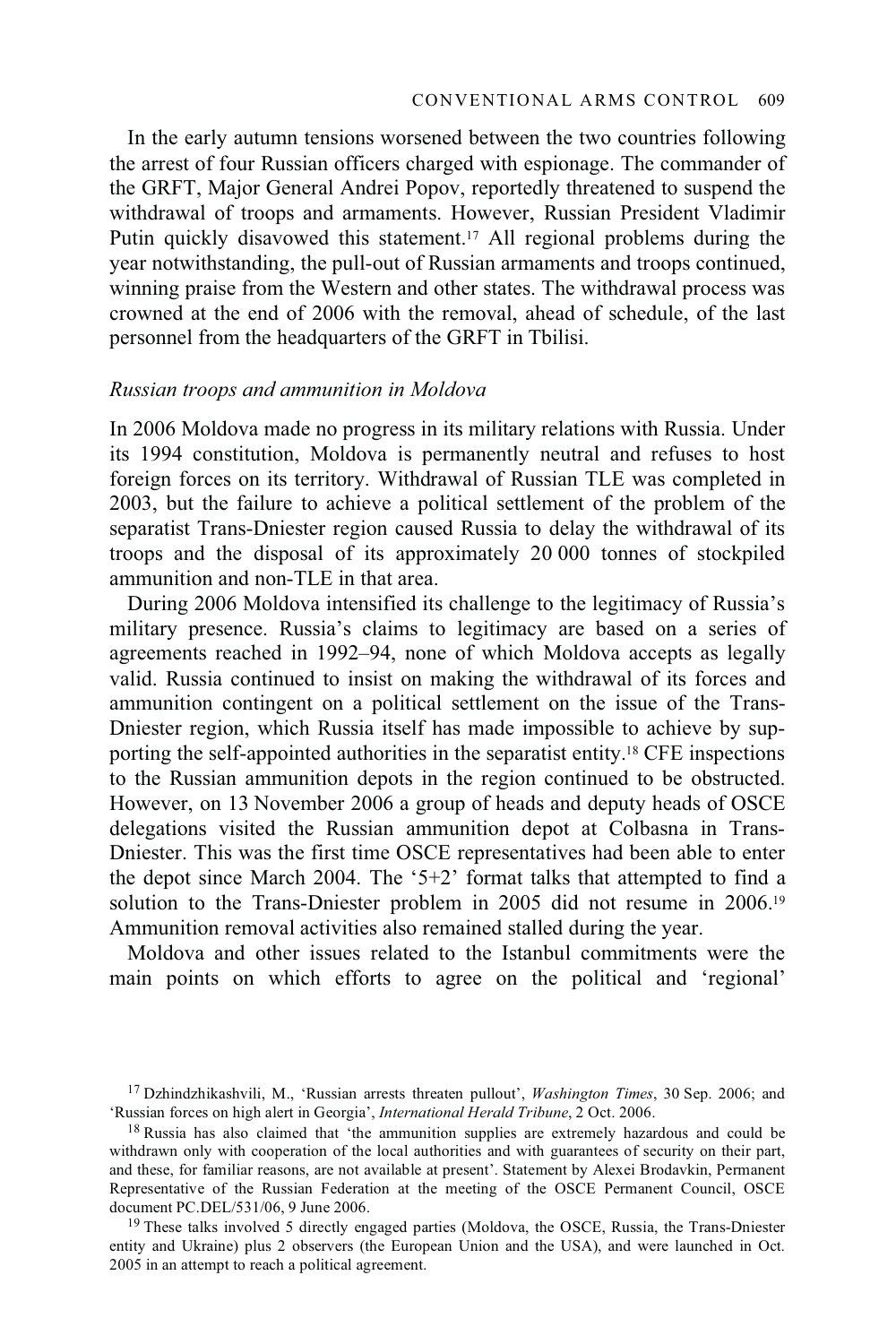declarations at the Brussels OSCE ministerial meeting in December 2006 foundered<sup>20</sup>

# **The Baltic states and the Treaty on Conventional Armed Forces in Europe**

Although Russia has declared itself (moderately) satisfied with the political assurances of military restraint that it has received from NATO since 1997, it still considers them insufficient in the context of the CFE Treaty regime. At the Third CFE Review Conference, despairing of the lack of progress on the adapted CFE Treaty and what it sees as the 'abstract' nature of Western commitments, Russia called on the West to re-address the situation created by the admission of the Baltic states to NATO in 2004, and to redress the 'balance' of commitments involving the latter.21 Russia insisted on having more clarity on NATO's earlier promise not to permanently station 'substantial combat forces' on its Baltic members' territory (as on other new members' territories), and on the quantities of conventional armaments to be held there. It argued that fulfilment of the pledge made by the Baltic states to accede to the adapted CFE Treaty remained uncertain,<sup>22</sup> and that Russia's own commitments on restraint in the north-western part of its territory had therefore lost much of their political and military logic. Consequently, Russia demanded further concrete 'elements' in the treaty, including unilateral reductions in the national armament levels of the NATO countries. It stressed that it would judge how far NATO had taken into account its security interests and those of other states parties' in the light of the extent to which NATO established parameters to make concrete its restraint.23

#### **Subregional arms control in the former Yugoslavia**

By the end of 2006, around 9000 heavy weapons had been destroyed in the area of application of the Agreement on Sub-regional Arms Control, the socalled Florence Agreement (agreed under Article IV of Annex 1B of the General Framework Agreement for Peace in Bosnia and Herzegovina).24 As of January 2006, new issues arose for the Florence Agreement after the dissolution of the defence ministries at the level of the two entities that comprise

<sup>20</sup> At the 2006 Brussels ministerial meeting, Moldova strongly called for the earliest transformation of the 'peacekeeping' force in the security zone into a multinational force under an international mandate, and reiterated that unless Moldova is free from any foreign military or quasi-military presence, it will not ratify the CFE Agreement on Adaptation. Statement by Andrei Stratan, Deputy Prime Minister and Minister of Foreign Affairs and European Integration of the Republic of Moldova at the 14th OSCE

<sup>21</sup> The 3 Baltic states—Estonia, Latvia and Lithuania—are not parties to the CFE Treaty.

 $^{22}$  In effect, such Baltic action is blocked until the requirements set for ratification of the Agreement on Adaptation by NATO as a whole (i.e. fulfilment of the Istanbul commitments) are met.

23 Statements by the delegation of the Russian Federation (note 8).

<sup>24</sup> The General Framework Agreement for Peace in Bosnia and Herzegovina (Dayton Agreement), was signed at Dayton, Ohio, 14 Dec. 1995. On Annex 1B, see URL <http://www.oscebih.org/essentials/ gfap/eng/annex1b.asp>. The text of the Florence Agreement is available at URL <http://www.oscebih. org/security\_cooperation/?d=4>.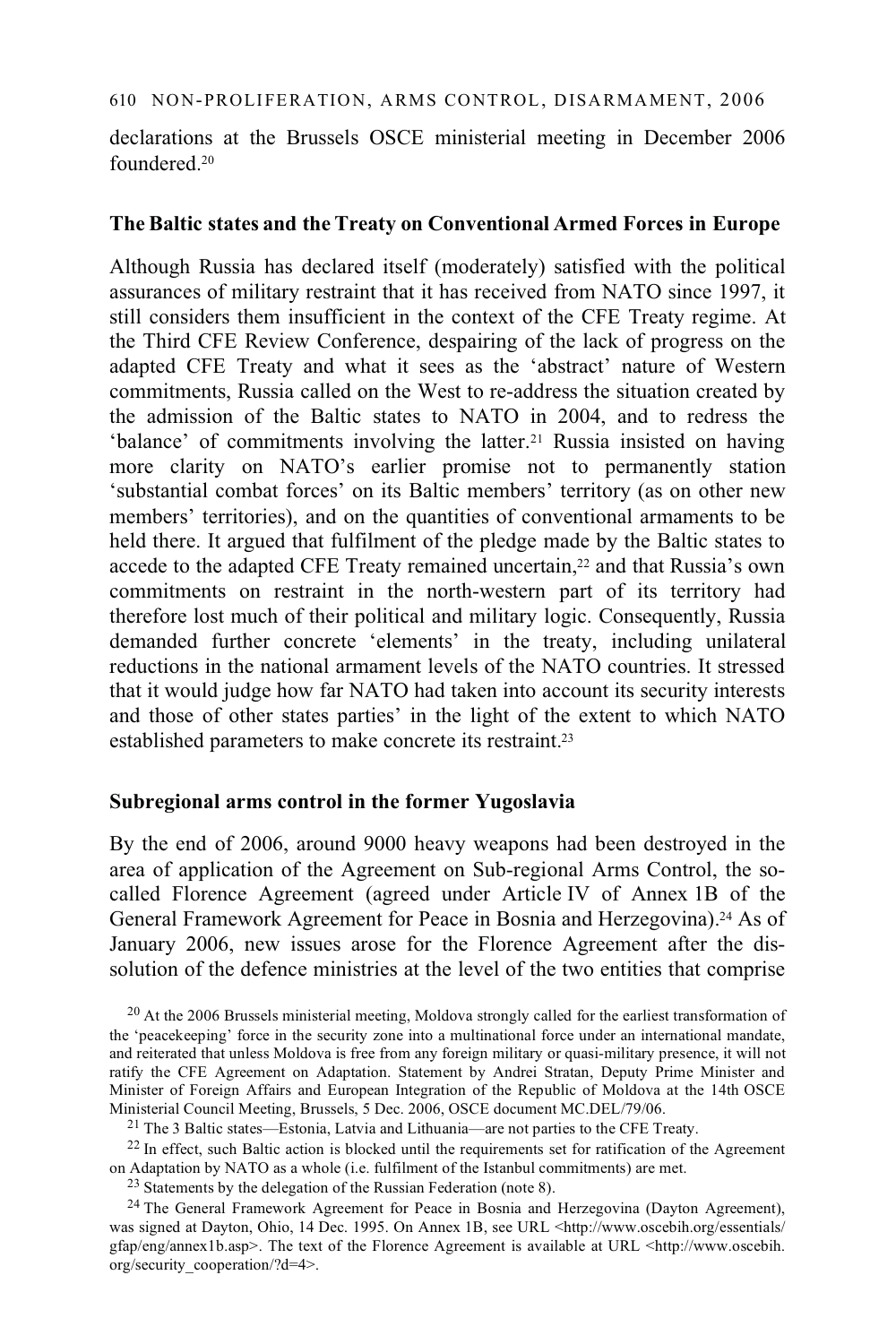Bosnia and Herzegovina (the Federation of Bosnia and Herzegovina and Republika Srpska), and the transfer of their competences to the newly created Bosnia and Herzegovina Ministry of Defence. All the parties to the Florence Agreement (Bosnia and Herzegovina, Croatia, and Serbia and Montenegro), agreed that, under its terms, as from 10 March 2006 Bosnia and Herzegovina should be represented only at state level. After Montenegro gained independence in June 2006 following the May 2006 referendum, it became party to the agreement on 16 January 2007 after all parties had notified their consent.25

# III. Building confidence and stability

After disquieting signals from some OSCE states with respect to the evolution of the confidence- and security-building process in Europe, there was more optimism and activity in this area in 2006. The ongoing Security Dialogue in the OSCE's Forum for Security Cooperation (FSC) highlighted a range of issues, including those related to arms control and confidence-building. The OSCE's long-awaited fifth seminar on military doctrine was held at the beginning of the year. Two new Russia-sponsored confidence- and securitybuilding measures (CSBMs) were proposed in the FSC. Confidence- and stability-building endeavours within the OSCE continued in the fields of small arms and conventional ammunition. Following a 2005 workshop, a special FSC meeting on the Code of Conduct (COC) on Politico-Military Aspects of Security took place in September.

### **The fifth OSCE military doctrine seminar**

Military doctrine seminars are part of the OSCE's confidence-building 'toolbox'. In accordance with the recommendation included in the 1999 Vienna Document to hold 'periodic high-level military doctrine seminars similar to those already held',26 the fifth OSCE seminar on military doctrine was held in Vienna on 14–15 February 2006 under the auspices of the FSC. High-level governmental and military representatives from all the OSCE member states, partner states and interested institutions, as well as independent experts, gathered for the seminar, which had the stated purpose of examining 'changes in military doctrine derived from evolving threats, changing forms of conflict and the emergence of new technologies'. The seminar also considered the consequences of such changes for armed forces and defence structures.<sup>27</sup> This

<sup>&</sup>lt;sup>25</sup> Serbia and Montenegro will divide the agreement-limited armament ceilings. The agreement will

be amended accordingly during 2007.<br><sup>26</sup> OSCE, Vienna Document 1999 on the Negotiation of Confidence- and Security-Building Meas-<br>ures, chapter II, para. 15.7, URL <http://www.osce.org/documents/html/pdftohtml/4265 en.pdf.

<sup>&</sup>lt;sup>27</sup> Agenda, timetable and modalities for the OSCE high-level seminar on military doctrine, Decision no. 4/05, FSC document FSC.DEC/4/05, 16 Nov. 2005.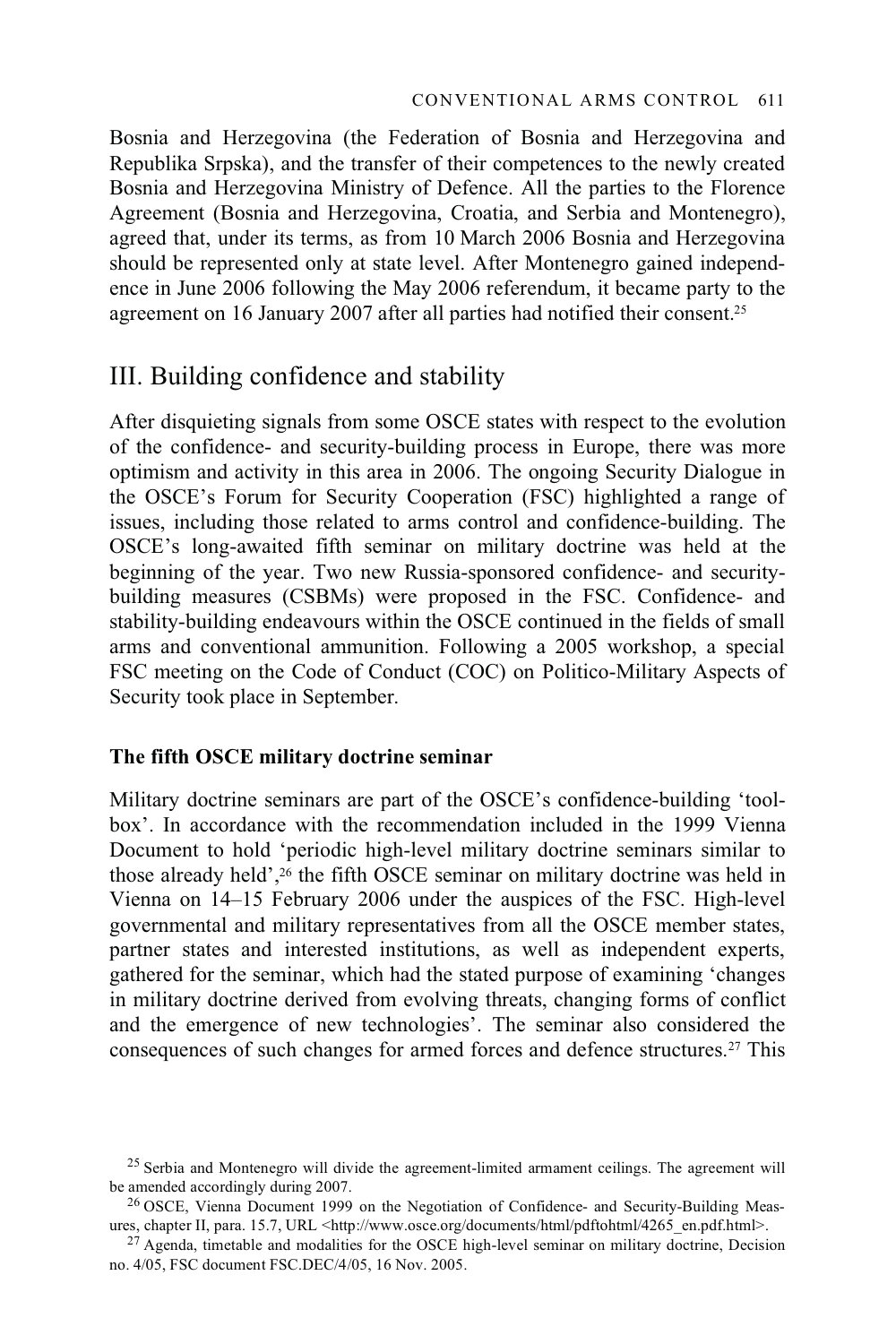was the first such event since the seminal seminar of 2001. The first three were held in 1990, 1991 and 1998.28

Session one of the seminar dealt broadly with doctrinal change, focusing on such issues as changing threats, changing forms of conflict and the contribution made by politico-military instruments to tackling new challenges. It was broadly agreed that the security environment in the OSCE area was currently characterized by a mixture of 'old' and 'new' threats, with the latter including weapons of mass destruction (WMD) proliferation, terrorism, and trafficking in arms, people and narcotics.

Session two addressed technological changes and identified both benefits and challenges for militaries resulting from such changes. Among the benefits was the potential for modernization and transformation of military forces. However, the increased availability of advanced technologies (which might also be exploited by non-state actors) also creates increased vulnerability. Efforts to prevent such capacities falling into the wrong hands—whether state or non-state—were discussed, and special attention was paid to the implications of technological changes for defence capabilities, interoperability of national forces, and multinational operations.

Session three sought to draw lessons from the discussions in the preceding two sessions, focusing on the impact of the doctrinal and technological changes on military structures and activities, as well as on security and defence policy in a broad sense. There was general agreement that changes in military structures were necessary and that the armed forces should be reorganized with an emphasis on the quality, professionalism and flexibility of the troops, as well as their interoperability with the forces of other OSCE states. The challenge of reorganization will, however, be different for the various OSCE participating states, because some militaries are struggling to manage the rapid pace of change already taking place, while others are seeking to overcome the obstacles to speeding it up.<sup>29</sup>

Owing to the format of the military doctrine seminars, which are designed to encourage dialogue and discussion, no concrete decisions were taken. However, a number of issues that will have to be addressed were identified in the final session of the seminar. They included: (*a*) ways of dealing with the failure of the adapted CFE Treaty to enter into force; (*b*) extending the geographical coverage of the various OSCE CSBM mechanisms, such as the 1992 Treaty on Open Skies,<sup>30</sup> to include all the OSCE member states;  $(c)$  the further development of the Vienna Document; (*d*) exploring how to apply CSBMs and arms control to specific subregions of the OSCE area; (*e*) exchanges

<sup>28</sup> On the 2001 military doctrine seminar see Lachowski, Z., 'Conventional arms control', *SIPRI Yearbook 2002: Armaments, Disarmament and International Security* (Oxford University Press: Oxford, 2002), p. 720–21. On the 1990, 1991 and 1998 military doctrine seminars see the relevant chapters in the 1991, 1992 and 1999 editions of the SIPRI Yearbook.

 $29$  For more on the discussions in the various sessions at the seminar see the reports of the session rapporteurs in 'OSCE seminar on military doctrine: consolidated summary', OSCE document FSC.MDS/36/06, Vienna, 17 Mar. 2006.

<sup>&</sup>lt;sup>30</sup> The Treaty of Open Skies was signed at on 24 Mar. 1992 at Helsinki and entered into force on 1 Jan. 2002. For the parties to and basic information on the treaty see annex A in this volume.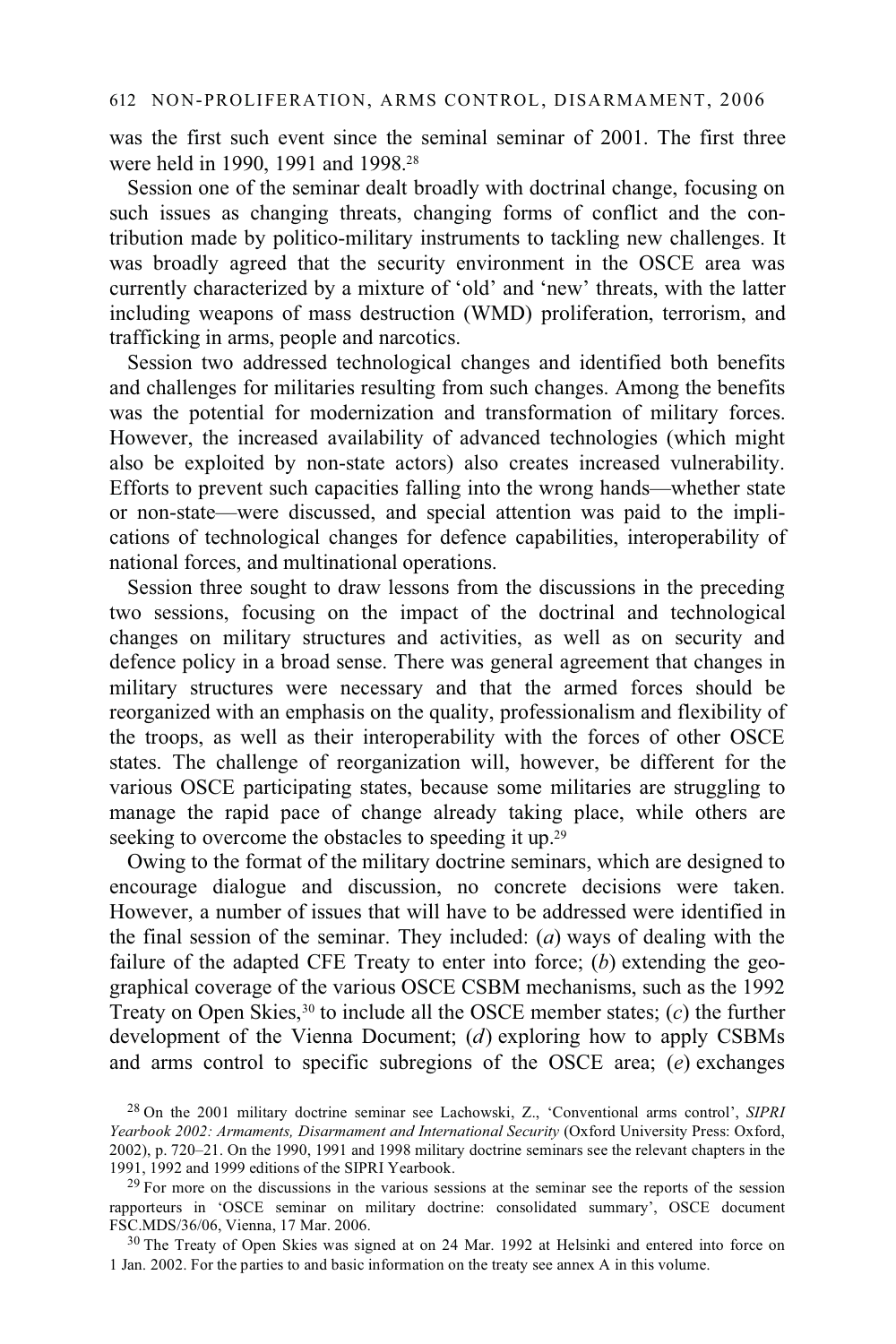within the OSCE on norms and principles regarding defence relationships and military tasks within society, especially in dimensions where the private sector has come to play an extensive role; (*f*) discussing further the OSCE's role in international efforts to prevent WMD proliferation and conventional arms trafficking, in landmines control and in the task of safely destroying outdated and unwanted military equipment; (*g*) exploring the possibilities for cooperation within the OSCE on training for military adaptation to new tasks with emphasis on conflict-related missions; and (*h*) developing generic partnerships with other organizations and states, such as other European institutions, the United Nations, neighbouring states and partner states in other regions, and subregional groupings both within and across the OSCE's boundaries.<sup>31</sup>

In his closing remarks, the chairperson of the seminar expressed hope that the issues discussed would be followed up at the different forums of the OSCE.32 Some of the topics were indeed addressed during 2006, both in the context of the FSC's Security Dialogue (e.g. rapidly deployable forces) and at the 2006 Annual Security Review Conference, especially in its working group on politico-military aspects.33 It remains to be seen whether and how the thoughts and concepts presented at the seminar will influence the ongoing changes in participating states' military postures, policies and doctrines.

#### **Confidence-building measures**

Two particular developments in CSBMs engaged the OSCE participating states during the year. On 7 June 2006 Russia submitted two proposals for consideration on: (*a*) complementary measures for risk reduction during the deployment of foreign military forces in the OSCE area;34 and (*b*) prior notification of a large-scale military transit in the same zone.35 Both proposals were further clarified at the FSC meetings during the autumn.36 The first document addressed the matter of foreign military presence in the territory of a number of OSCE states. Russia suggested that the existing mechanism regarding unusual military activity provided in Chapter III of the Vienna Document had been little used because it was too complex and easily politicized. Instead, Russia proposed that as well as using the existing (hopefully simplified) procedure applicable within national borders, a complementary procedure giving a more concrete meaning to the term 'militarily

 $35$  FSC document FSC.DEL/233/06 (note 34), Proposing notification of a large-scale transfer (transit) of land formations is not new in the CSBM history. A similar proposal was made in 1998.

<sup>36</sup> FSC document FSC.DEL/475/06; and FSC document FSC.DEL/476/06. Russia presented drafts of both proposals on 27 Oct. 2006.

 $31$  Statement by the moderator of session 4, OSCE seminar on military doctrine, FSC document FSC.MDS/36/06, 17 Mar. 2006, pp. 15–19.

 $^{32}$  Closing remarks by the Chairperson of the OSCE seminar on military doctrine, OSCE seminar on military doctrine, Consolidated summary, FSC doucment FSC.MDS/36/06, 17 Mar. 2006.

<sup>&</sup>lt;sup>33</sup> OSCE Annual Security Review Conference, Working group II: Challenges in the security environment—politico-military contributions, with emphasis on the proceedings and findings of the military doctrine seminar 2006 (Vienna, 27–28 June 2006), Chair's report, OSCE document, PC.DEL/779/06, 19 July 2006. 34 FSC document FSC.DEL/233/06, 6 June 2006.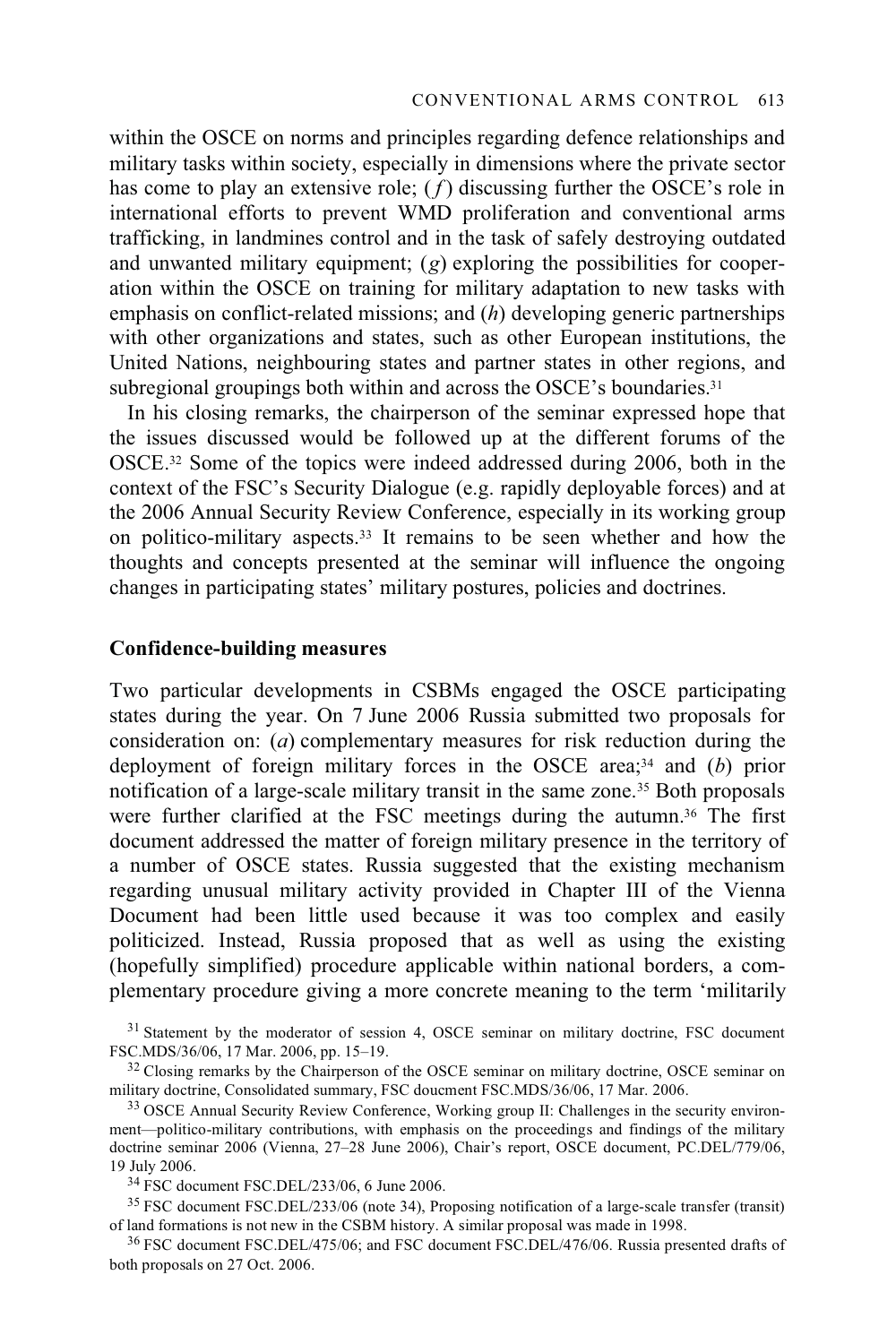#### 614 NON-PROLIFERATION, ARMS CONTROL, DISARMAMENT, 2006

significant' deployments of foreign forces (i.e. movements at brigade level and above) could be applied to both unusual and scheduled activities in the OSCE area. Russia's second proposal called for any states involved in a largescale (brigade level and above) trans-border redeployment of manpower and equipment to submit prior notification of the purpose, the destination point(s) and the scheduled time frame of the redeployment. Both documents were intensely discussed but were not adopted in 2006. However, they will be considered further in 2007.

# *Confidence-building agreements between Greece and Turkey*

In recent years Greece and Turkey, still dogged by continuing disputes over Cyprus and the Aegean Sea, have made efforts to improve their level of mutual confidence. These efforts have resulted in a number of confidencebuilding measures CBMs.37 At a meeting between the Greek and Turkish foreign ministers on 9 June 2006, agreement was reached on the following additional CBMs: the establishment of a direct telephone line between the respective military chiefs of staff; extension by a month of the moratorium on military exercises in the Aegean Sea; mutual visits and regular contacts between respective coastguard commanders; joint military and civilian exercises for natural disaster response;<sup>38</sup> a hotline between operational headquarters of the respective air forces; construction of a second bridge at a border crossing; and the creation of a committee to improve cooperation on flood prevention on the Meric River.<sup>39</sup>

However, tensions remain, and in 2006 mock dogfights continued to occur between the Greek and Turkish air forces over the Aegean Sea. In an incident in May a Greek aircraft and a Turkish aircraft collided, killing the Greek pilot.40 While this incident highlighted the need for improved relations between the two states, it also made clear that the CBMs agreed so far have been largely symbolic and have done little to reduce tensions.

# **The OSCE Code of Conduct on Politico-Military Aspects of Security**

A year after the special workshop on the occasion of its 10th anniversary, a special meeting on the Code of Conduct on Politico–Military Aspects of Security was held at Vienna on 27 September 2006. The discussions included

38 The first such exercise was held in Nov. 2006.

39 'Turkey, Greece take action to restore confidence', *Turkey News,* 7–14 June 2006, URL

<sup>40</sup> Gatopoulos, D., 'Greek and Turkish fighter planes collide over Aegean Sea', *International Herald Tribune*, 23 May 2006.

 $37$  For background on the conflict and the confidence-building process see Lachowski, Z. and Sjögren, M., 'Conventional arms control', *SIPRI Yearbook 2004: Armaments, Disarmament and International Security* (Oxford University Press: Oxford, 2004); Lachowski, Z., 'Conventional arms control', *SIPRI Yearbook 2001: Armaments, Disarmament and International Security* (Oxford University Press: Oxford, 2001); and Lachowski, Z. and Kronestedt, P., 'Confidence- and security-building in Europe', *SIPRI Yearbook 1999: Armaments, Disarmament and International Security* (Oxford University Press: Oxford, 1999)*.*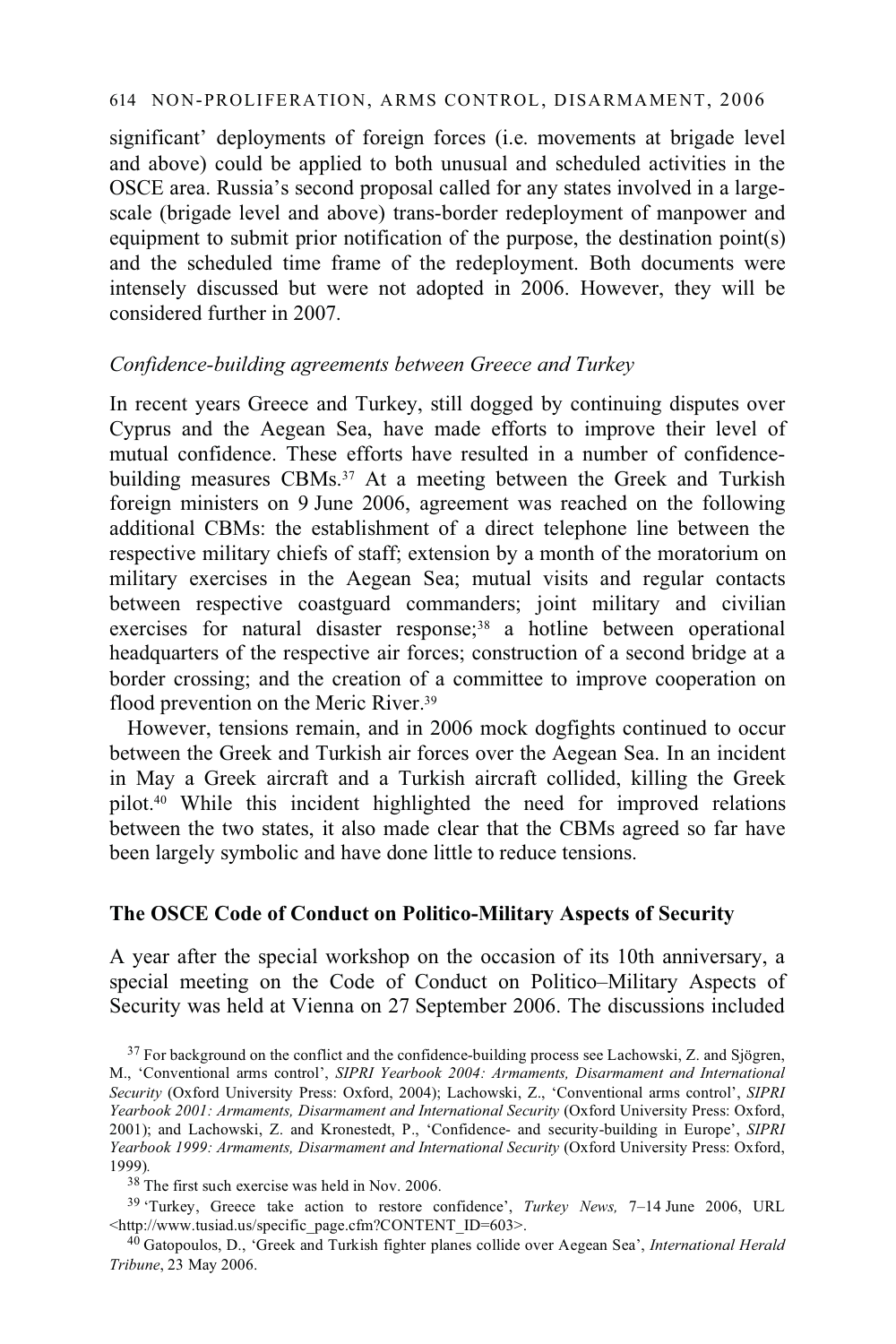contributions by experts from the various OSCE states and focused on three topics: review and assessment of implementation of the COC and its questionnaire;41 improving the implementation and effectiveness of the document, including practical suggestions, assistance and means, and complementary measures; and the COC's role in combating terrorism. The report of the meeting included a survey of suggestions and recommendations for measures that, in the view of the participants, could enhance the standing, operation and role of this valuable document. However, some of the views expressed were contradictory.42 Some were in favour of reopening or renegotiating the document and bringing more clarity and precision into its wording and structure. Others warned against such a step and advocated additional protocols to better address the existing threats and challenges. Further measures and arrangements were proposed ranging from enhancing awareness of the COC in various environments (national, institutional, regional, and outside the OSCE area) to specific steps for improving the questionnaire, such as strengthening the COC's implementation review in the FSC. If nothing else, the intensive debate and almost 50 recommendations submitted at the meeting testify that this normative, cross-dimensional document retains its relevance.

#### **Destruction of ammunition stockpiles and toxic fuel**

Insecure or uncontrolled stockpiles of conventional ammunition and the liquid rocket fuel component ('mélange') pose multiple security, humanitarian, economic and environmental risks. Under the 2003 OSCE Document on Stockpiles of Conventional Ammunition (SCA Document), any OSCE state that has identified a security risk from its surplus stockpiles and needs help to address such a risk may request assistance from the international community through the OSCE.43

Up to the end of 2006, 10 requests for assistance with disposal had been submitted to the OSCE: for disposal of conventional ammunition from Belarus, Kazakhstan, Russia, Tajikistan and Ukraine,<sup>44</sup> and for the elimination of mélange from Armenia, Azerbaijan, Kazakhstan, Ukraine and Uzbekistan. Phase one of a small arms and light weapons (SALW) and conventional ammunition destruction project in Tajikistan was completed in 2006.

In 2006 the FSC completed two best practice guides: one on stockpiles management drafted by the USA,<sup>45</sup> which was adopted by the OSCE; and

 $41$  Participating states agree to share information on the implementation of their COC obligations through a questionnaire. An updated questionnaire was adopted in 2003.

<sup>&</sup>lt;sup>42</sup> Summary of the special FSC meeting on the implementation of the Code of Conduct on Politico-Military Aspects of Security, Vienna, 27 Sep. 2006, FSC document FSC.GAL/98/06, 17 Oct. 2006.

<sup>&</sup>lt;sup>43</sup> OSCE, OSCE document on stockpiles of conventional ammunition, 19 Nov. 2003, URL <http:// www.osce.org/fsc/item\_6\_16338.html>.<br><sup>44</sup> The explosions and fires in May 2004, July 2005 and Aug. 2006 at the ammunition depots in Novo-

bohdanivka, Ukraine, show the urgency of international assistance in disposal of conventional ammu-<br>nition. See appendix 14A on global efforts to control man-portable air defence systems (MANPADS).

<sup>&</sup>lt;sup>45</sup> Decision no. 9/06, Best practice on stockpiles of conventional ammunition, FSC document FSC.DEC/9/06, 29 Nov. 2006.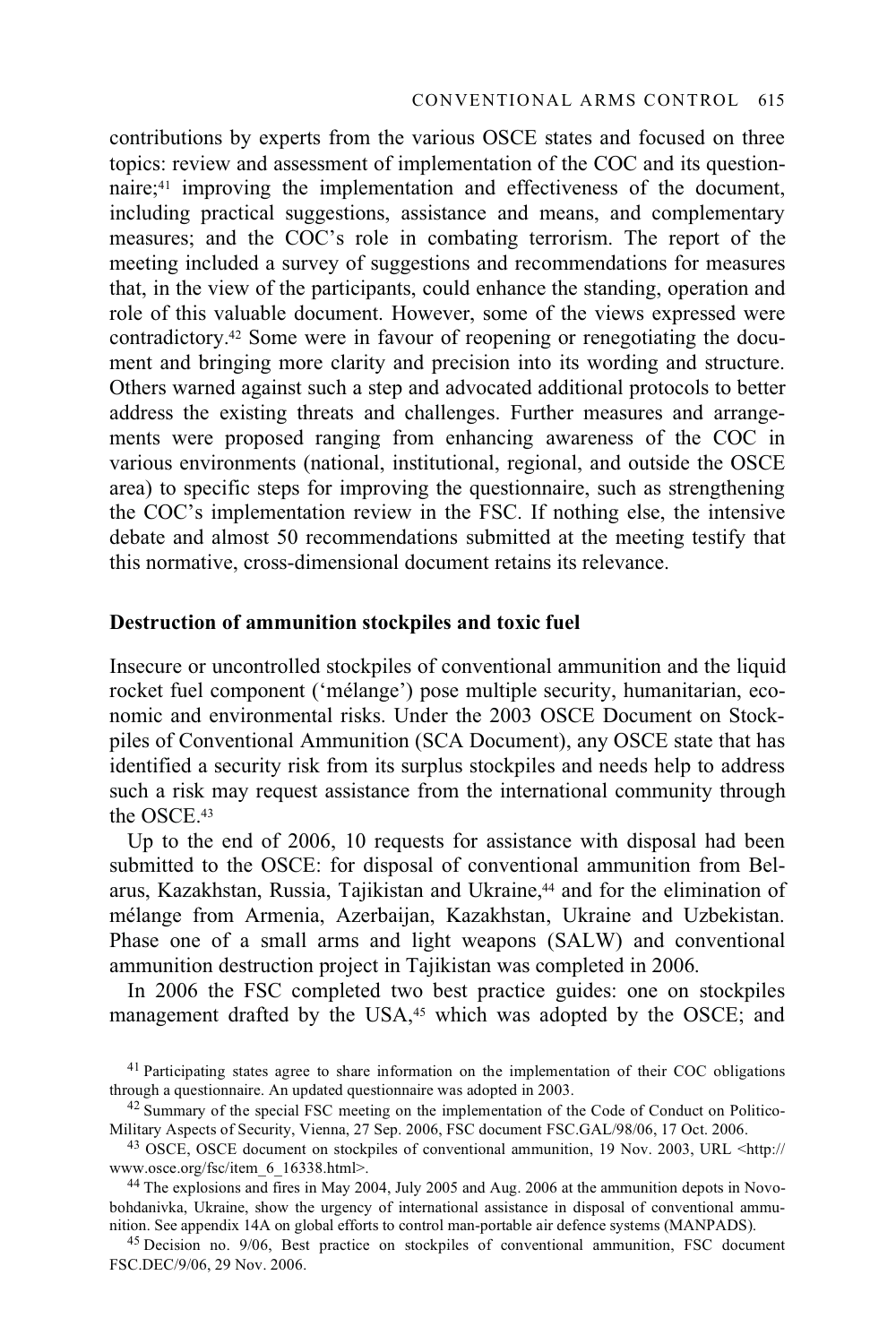another on the transport of ammunition drafted by Germany, which by the end of 2006 had not been agreed. The FSC also made progress on two other best practice guides: on marking, tracing and record-keeping; and on stockpile destruction, drafted by Germany and the Netherlands, respectively.

### **Small arms and light weapons**

The 2000 OSCE Document on SALW,<sup>46</sup> along with other relevant documents,47 remains an effective instrument for addressing the substance of SALW problems, fostering transparency and confidence among the participating states, and helping to combat terrorism and organized crime. In 2001– 2005 the OSCE participating states destroyed more than 5.2 million items of small arms that were deemed surplus or were seized from illegal possession and trafficking.48 In May 2006 the FSC held a special meeting on SALW to prepare for the UN Review Conference on the Programme of Action to Prevent, Combat and Eradicate the Illicit Trade in SALW in All Its Aspects (POA) in New York on 26 June–7 July.49 The participating states exchanged views on the OSCE *acquis* in SALW and its implementation, and discussed the overall OSCE contribution to the review conference.

Two important related issues were addressed at the OSCE in 2006. To tackle the threat posed by unauthorized proliferation and use of MANPADS (manportable air defence systems), the FSC adopted Annex C to the Handbook of Best Practices on SALW concerning the national procedures for stockpile management and security of MANPADS.50 In November the FSC decided to hold a special meeting on combating illicit trafficking of SALW by air. Its aims are to develop a mechanism to exchange information on the national legislation and regulations of the participating states on import and export controls relating to the air transport sector; to develop a best practice guide in

<sup>46</sup> OSCE, OSCE Document on Small Arms and Light Weapons, Vienna, 24 Nov. 2000, URL <http://www.osce.org/fsc/13281.html>.

 $47$  These OSCE documents include the OSCE Document on Small Arms and Light Weapons (note 45); Principles for export controls of man-portable air defence systems (MANPADS); Standard elements on end-user certificates and verification procedures for SALW exports; and Principles on the control of brokering in SALW. For a discussion of MANPADS see appendix 14A; Lachowski and Sjögren (note 37); Anthony, I. and Bauer, S., 'Transfer control and destruction programmes' (note 37); and Lachowski, Z. and Dunay, P., 'Conventional arms control and military confidence building', *SIPRI Yearbook 2005*: *Armaments, Disarmament and International Security* (Oxford University Press: Oxford, 2005). 48 FSC Chairperson's Progress Report to the Fourteenth Meeting of the Ministerial Council, Further

implementation of the OSCE Document on Small Arms and Light Weapons, Dec. 2006, Brussels, FSC

 $49$  Many suggestions were made during the SALW special meeting on 17 May. See Special FSC Meeting on SALW, 17 May 2006, Survey of suggestions, FSC document FSC.GAL/49706/Corr.1, 1 June 2006. See also Report to the review conference on the implementation of the United Nations Programme of Action to Prevent, Combat and Eradicate the Illicit Trade in Small Arms and Light Weapons in All Its Aspects, FSC document FSC.GAL/59/06, 23 June 2006. On recent developments in the UN SALW process see appendix 10C in this volume.

 $50$  Decision no. 3/06, FSC document FSC.DEC/3/06, 29 Mar. 2006; and FSC document FSC.DEL/33/ 06, 3 Mar. 2006. For more on OSCE measures to control MANPADS see appendix 14A.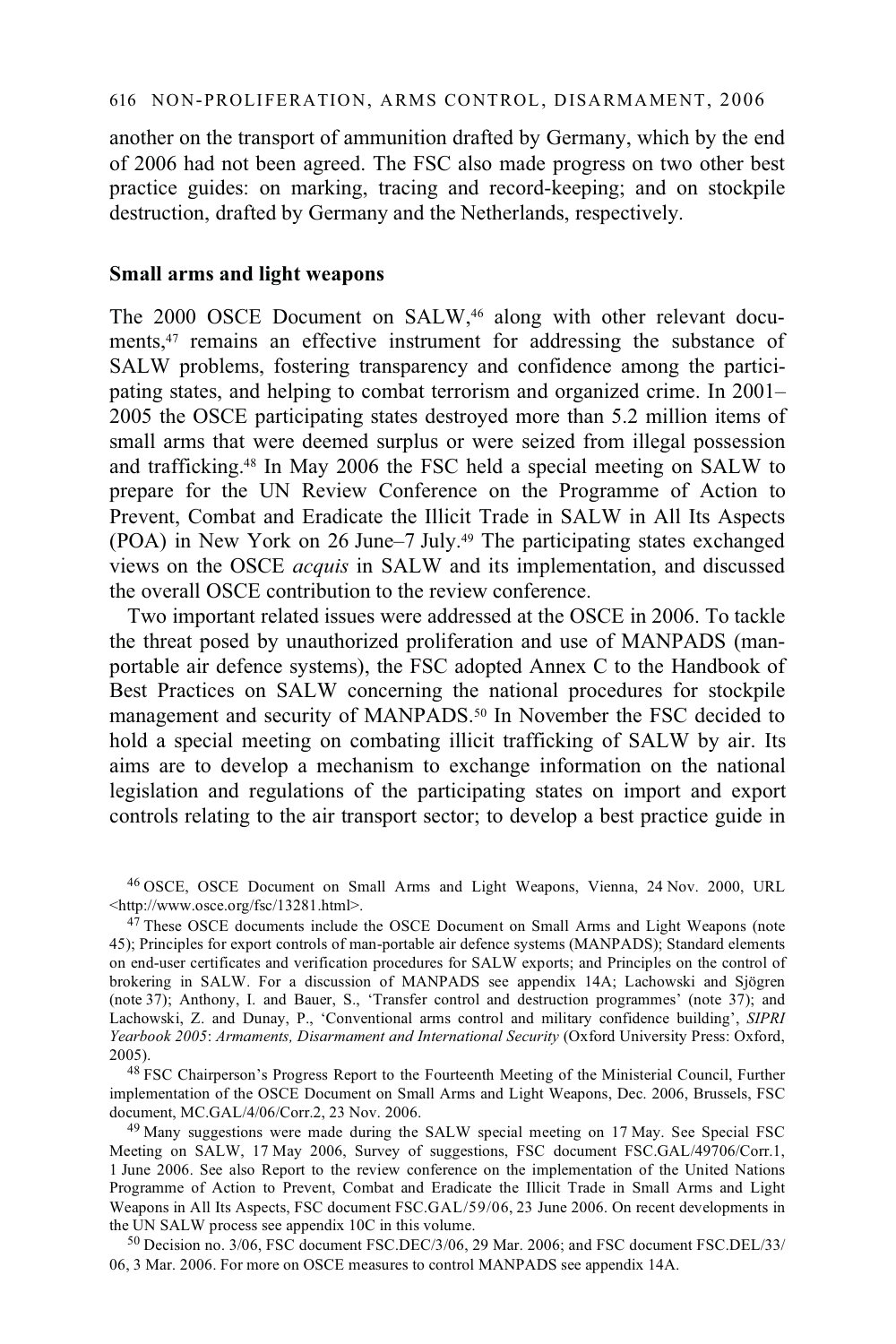this respect; and to engage in a dialogue with private business in the air transport sector as well as with competent international organizations.51

The implementation of Section V of the SALW document on requests for assistance from the OSCE states in the field of stockpile management and reduction remains one of the most dynamic areas of implementation. Three requests were submitted to the FSC in 2006 to address problems related to SALW: two from Tajikistan and one from Belarus.

# IV. Confidence-building efforts outside Europe

# **Latin America**

Since the early 1990s there has been a security dialogue within the Organization of American States (OAS), and the promotion and adoption of CSBMs has been a central aspect of this process. The evolution of CSBMs in Latin America differs from that in Europe: measures are voluntary, consisting of a loose inventory of confidence-building measures, and are implemented more on a bilateral than regional or subregional basis. The most important agreements to date are: (*a*) the 1994 Buenos Aires Meeting of Governmental Experts, which produced an Illustrative List of CSBMs; (*b*) the 1995 Santiago CSBM conference, at which the Declaration of Santiago was adopted; (*c*) the 1998 San Salvador CSBM conference, which produced the Declaration of San Salvador; and (*d*) the 2003 Miami Meeting of Experts on CSBMs, which adopted the Consensus of Miami and a new Illustrative List of CSBMs.<sup>52</sup>

The second meeting of the Forum on CSBMs was held in November 2006.53 The purpose of the Forum was to review and evaluate the implementation of agreed CSBMs in the region and to consider adopting further measures, especially from those in the Miami Illustrative List of CSBMs. The main issue at the meeting was the downward trend in reporting by member states of their implementation of CSBMs. In order to reverse this tendency, the use of one simplified reporting format (instead of the existing three) was proposed and received widespread agreement. A third meeting of the Forum on CSBMs will be held in 2007, and a high-level event is scheduled to take place in 2008.54

 $51$  Decision no. 7/06, Combating the illicit trafficking of small arms and light weapons by air, FSC document FSC.DEC/7/06, 15 Nov. 2006.

meeting of the forum was held in Apr. 2005. See Committee on Hemispheric Security of the Permanent Council of the Organization of American States, Forum on Confidence- and Security-Building Measures, First Meeting, Rapporteur's report, OEA/Ser.K/XXIX, CSH/FORO-I/doc.10/05, 27 Apr. 2005, URL <http://www.oas.org/csh/english/Foro.asp>.<br>
<sup>54</sup> Committee on Hemispheric Security of the Permanent Council of the Organization of American

States, Forum on Confidence- and Security-Building Measures, Second meeting, Rapporteur's report, OEA/Ser.K/XXIX, CSH/FORO-II/doc.11/06, 14 Dec. 2006. URL <http://www.oas.org/csh/english/ Foro.asp>.

 $52$  For more on these declarations and agreements see the chapters on conventional arms control in the relevant editions of the SIPRI Yearbook. The texts of the declarations and agreements, as well as further information about the CSBM process, are available at the OAS website, URL <http://www.oas.org/ csh/english/csbm.asp>. 53 The Forum on CSBMs was convened in the wake of the 2003 Consensus of Miami. The first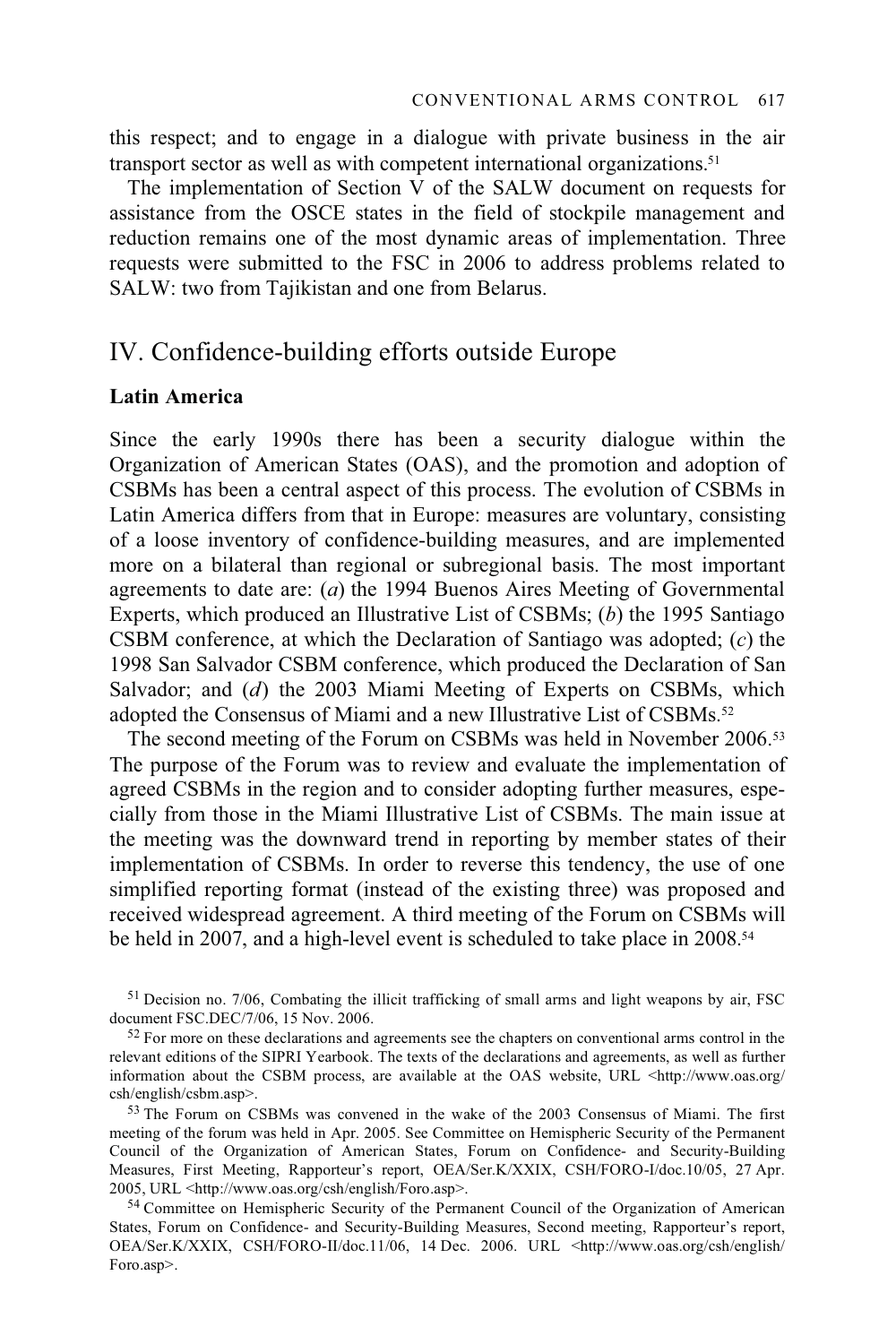# **West Africa: the ECOWAS Convention**

On 14 June 2006 in Abuja, Nigeria, the heads of state of the 15 member states of the Economic Community of West African States (ECOWAS) signed a legally binding convention on SALW.55 It aims to 'prevent and combat the excessive and destabilizing accumulation of small arms and light weapons within ECOWAS' and builds on the 1998 ECOWAS Moratorium on Importation, Exportation and Manufacture of Light Weapons in West Africa. The convention sets out common standards on a range of issues relating to SALW, including imports, exports, brokering, and marking and tracing. In addition, the convention obliges states parties to establish national databases detailing transactions and holdings of SALW and to submit to the ECOWAS Executive Secretary an annual report detailing orders and purchases of SALW. The ECOWAS Convention and the mechanisms it has created offer a new opening to work for transparency and confidence-building processes in West Africa, a region where reliable information on the topic of defence and arms acquisitions has been lacking in recent years.<sup>56</sup>

# V. Mines and unexploded ordnance

#### **Anti-personnel mines**

The 1997 Convention on the Prohibition of the Use, Stockpiling, Production and Transfer of Anti-Personnel Mines and on their Destruction (APM Convention), commits states parties to destroy their stockpiles and clear their territories of anti-personnel mines (APMs).<sup>57</sup> This process has been very successful since the entry into force of the convention in 1999, contributing to improvements in both human and conventional security. In 2006 a further four states ratified the convention and one acceded to it, bringing the total number of ratifications and accessions to 152.58 The most significant ratification was that of Ukraine, which has the fourth largest stockpile in the world (6.7 million APMs). However, over 160 million APMs are still stockpiled by states that remain outside the APM Convention, including China (110 million), Russia (26.5 million), the USA (10.4 million), Pakistan (6 million) and India (4–5 million).

The states parties to the convention agreed to destroy their existing stockpiles within four years of ratification, and to clear their territory of deployed

58 In 2006 ratifications were made by Brunei, the Cook Islands, Haiti and Ukraine. Montenegro acceded to the treaty in Oct. 2006.

<sup>&</sup>lt;sup>55</sup> The text of the Convention on Small Arms and Light Weapons, their Ammunition and Other Related Materials is available at URL <http://www.iansa.org/regions/wafrica/documents/<br>CONVENTION-CEDEAO-ENGLISH.PDF>. See also annex A in this volume.

 $56$  For a recent analysis of military finances in Africa see Omitoogun, W., and Hutchful, E. (eds), SIPRI, *Budgeting for the Military Sector in Africa: The Processes and Mechanisms of Control* (Oxford University Press: Oxford, 2006). <sup>57</sup> For the parties to and basic information on the APM Convention see annex A in this volume.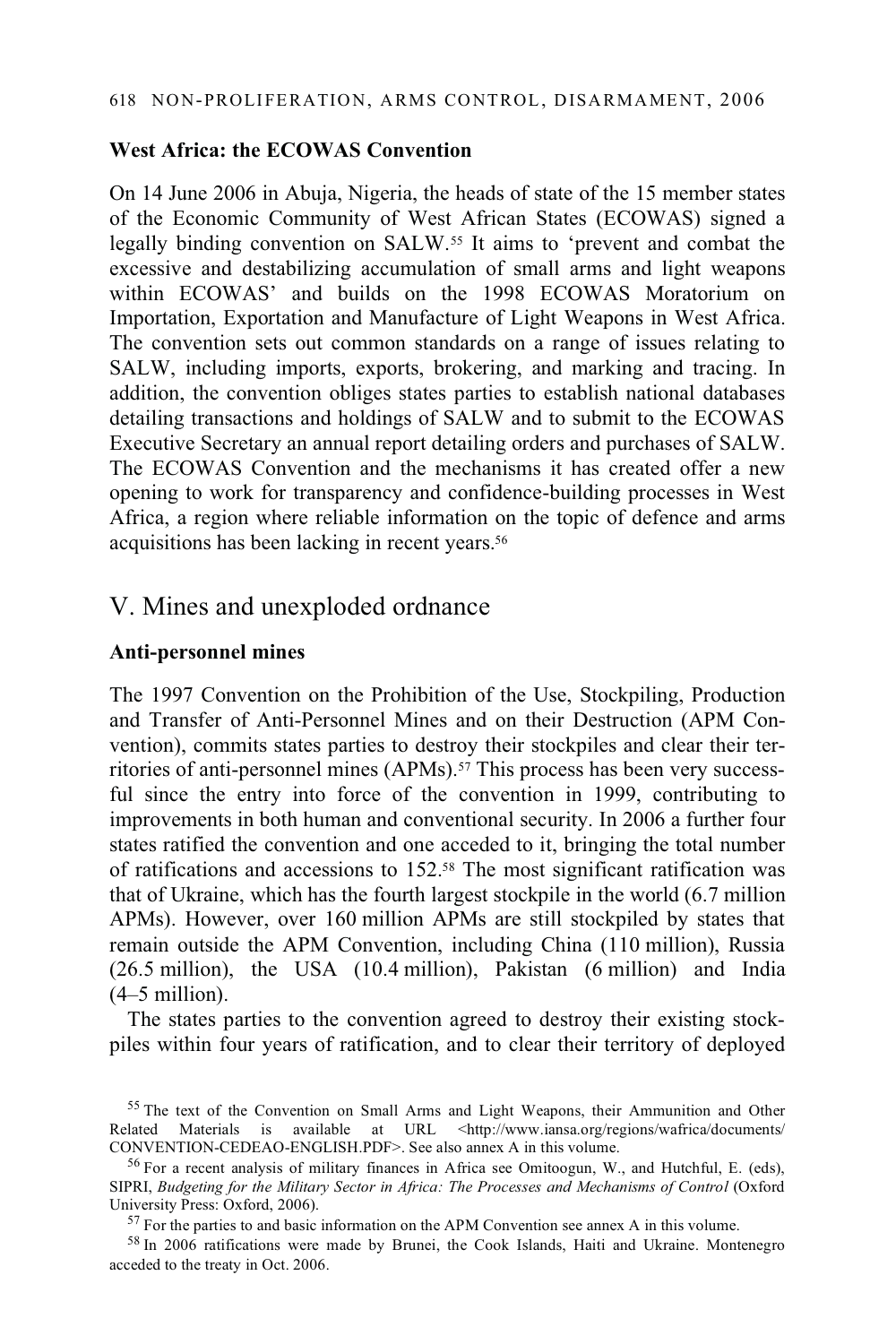APMs within 10 years. As of 2006, some 39.5 million stockpiled mines had been destroyed, leaving only 13 states parties with stockpiles. Of these, only Angola reported that it may not be able to complete the destruction before the deadline. More than 40 states parties still have to clear mines deployed on their territories, 29 of which have deadlines for this process in 2009–2010. In view of the magnitude of the task, as well as the lack of resources, about half of these states have suggested that they will not be able to meet their deadlines. A process for applying for time extensions was accordingly adopted at the seventh meeting of the states parties to the APM Convention, held in Geneva on 18–22 September. Extensions will be granted following a vote at the annual meetings of states parties or at review conferences, and should only be sought as a last resort.59

Most of the armed conflicts since the end of the cold war have been intrastate, and landmines have been used not only by states but also by non-state actors. The number of countries where non-state actors use APMs has, however, decreased, from 13 in 2005 to 10 in 2006. The Colombian Government points to the continued use of APMs by non-state actors on its territory to explain its difficulty with implementing its commitments under the APM Convention, and Georgia and Sri Lanka have used similar explanations for not acceding to the convention. Since 2001 the humanitarian organization Geneva Call has sought to engage non-state groups in a process that allows and encourages them to commit themselves to not using APMs. As of January 2007, 31 non-state groups in nine countries have made such commitments.<sup>60</sup>

# **The Third Review Conference of the Certain Conventional Weapons Convention**

The 1981 Certain Conventional Weapons Convention, with its five protocols, prohibits or restricts the use of certain kinds of weapons deemed inhumane, including non-detectable fragment weapons (Protocol I); mines and boobytraps (amended Protocol II); incendiary weapons (Protocol III); laser weapons (Protocol IV); and explosive remnants of war (Protocol V).

On 7–17 November 2006 the Third Review Conference of the CCW Convention was held in Geneva, but it failed to achieve any major breakthrough on the issues that have dominated discussions in recent years, such as cluster munitions and mines other than anti-personnel mines (MOTAPM). The most significant CCW-related event in 2006 was, in fact, the entry into force of the 2003 Protocol V on ERW.61 This protocol, which now has 23 states parties, calls for the clearing of ERW following armed conflicts. Although the primary responsibility for this is assigned to the state in control of the

<sup>59</sup> Boese, W., 'Landmine clearance deadlines looming', *Arms Control Today*, Nov. 2006. URL <http://www.armscontrol.org/act/2006\_11/>. 60 Geneva Call, *Armed Non-state Actors and Landmines, Volume II: A Global Report of NSA Mine* 

Action (Geneva Call: Geneva, Nov. 2006), URL <http://www.genevacall.org/news/testi-press-releases/ gc-16nov2006-nsanews.htm>. 61 See Lachowski and Sjögren (note 37).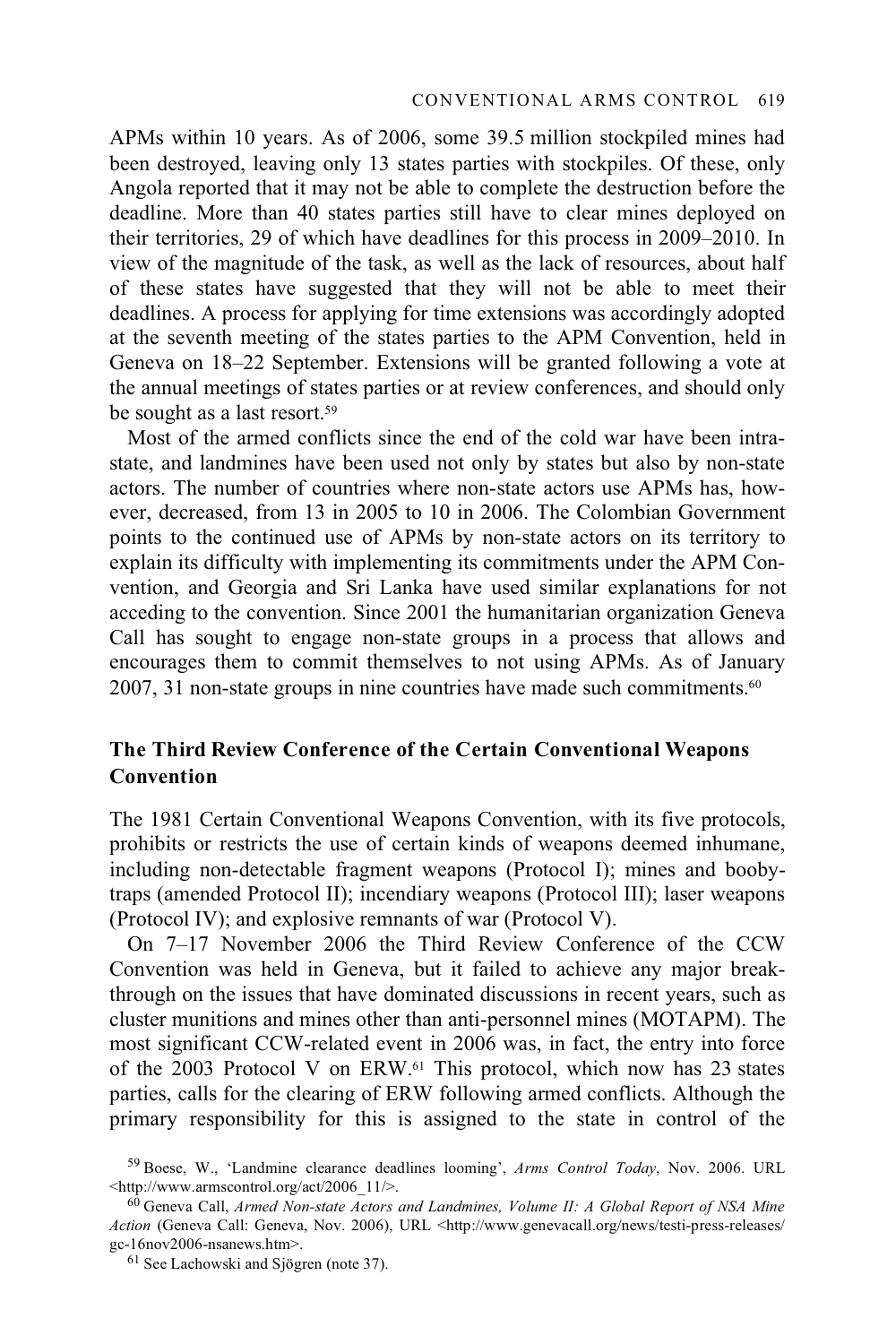territory, other states parties are obliged to assist in the process if able to do so. Since the adoption of Protocol V in 2003, regular discussions have taken place in the convention's Group of Governmental Experts on issues related to implementation of the agreement. These discussions have addressed assessments of specific types of munitions from an ERW perspective, technical preventive measures to reduce the humanitarian risk, and assistance and cooperation in relation to implementation of Protocol V.62 These discussions will continue in 2007.

The entry into force of Protocol V notwithstanding, some states parties are seeking to further restrict the use of certain types of munitions, in particular cluster munitions, through the negotiation of an additional legally binding protocol to address humanitarian concerns.<sup>63</sup> At the review conference it was agreed that an intersessional meeting of governmental experts would be convened on 19–22 June 2007 'to consider further the application and implementation of existing international humanitarian law to specific munitions that may cause explosive remnants of war, with particular focus on cluster munitions'.64

Success in further negotiations on cluster munitions within the framework of the CCW Convention remains doubtful, however, since several states that still use them oppose any further restrictions. Among these states are the USA and Russia, the latter even questioning the seriousness of the humanitarian consequences of deploying cluster munitions, despite several reports detailing these consequences.65 In the face of such objections the agreement to continue discussing the issue can be seen as at least a partial success.

Norway, anticipating the difficulty of reaching a global agreement on cluster munitions in the near future, has taken the lead with an initiative to hold a conference outside the CCW framework to draft a treaty banning the use of such weapons in the hope of persuading as many states as possible to sign up.66 This approach would emulate the success of the 1997 APM Convention. Several states have already adopted national restrictions on the use of cluster munitions: Belgium has banned them; Germany has stopped procurement and aims to phase out its existing holdings by 2015; and Norway has called for a

<sup>62</sup> Group of Governmental Experts of the States Parties to the CCW Convention, Fifteenth Session, Geneva, 28 Aug.–6 Sep. 2006, Report on the work on explosive remnants of war, CCW/GGE/XV/6/ Add.1, 13 Oct. 2006.<br><sup>63</sup> These states are Austria, the Holy See, Ireland, Mexico, New Zealand, Norway and Sweden.

64 Third Review Conference of the High Contracting Parties to the Convention on Prohibitions or Restrictions on the Use of Certain Conventional Weapons Which May Be Deemed to Be Excessively Injurious or to Have Indiscriminate Effects, Final declaration, Decision 1, Geneva, 17 Nov. 2006.

 $65$  For a comprehensive report on the humanitarian impact of cluster munitions see Handicap International, 'Fatal footprint: the global human impact of cluster munitions, preliminary report', Nov. 2006, URL <http://www.handicap-international.org.uk/page\_597.php>. See also the website of the Cluster Munitions Coalition, a network of civil society organizations working to end the use of cluster munitions, URL <http://www.stopclustermunitions.org>.

<sup>66</sup> Norwegian Ministry of Foreign Affairs, 'Norway takes the initiative for a ban on cluster munitions', Press release no. 149/06, 17 Nov. 2006, URL <http://www.dep.no/ud/english/news/news/032171 -070945/dok-bn.html>.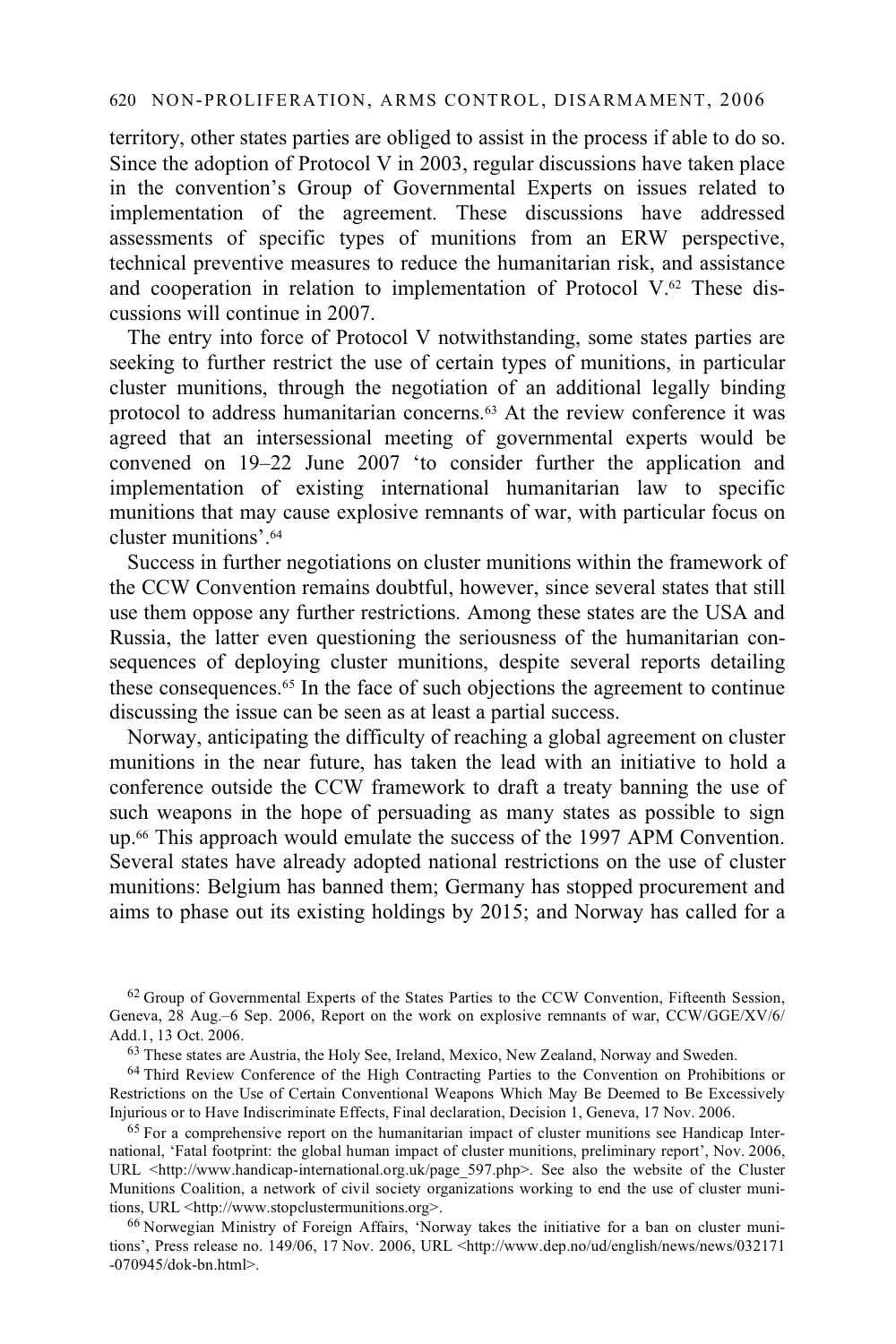moratorium on their use. The debate on cluster munitions was further fuelled by Israel's extensive use of them in its 2006 war with Hezbollah in Lebanon.<sup>67</sup>

The Third CCW Convention Review Conference also failed to reach agreement on a proposal to adopt a protocol to restrict the use of mines other than anti-personnel mines (MOTAPM), notably anti-vehicle mines. First advocated by Denmark and the USA in 2001 but subject to much revision since, the proposal called for all MOTAPM used outside clearly marked perimeter areas to be easily detectable and equipped with self-destruct functions, and it would ban international transfers of mines that do not meet these requirements. However, several large states remain opposed to such a protocol. China pointed to the economic costs of fulfilling the requirements, while Russia questioned the humanitarian problems arising from such weapons. Other states, such as Pakistan, maintained that using undetectable and long-lasting MOTAPM remained important for their security.68

Owing to the failure to reach an agreement on the MOTAPM proposal at the review conference, the negotiations within the CCW framework on the proposal have been indefinitely suspended. The parties did, however, agree to spend up to two days discussing the issue at the 2007 meeting of the states parties.69 Most of the co-sponsors of the proposal have meanwhile adopted its main provisions as national policy.70

Three concrete agreements were reached at the Third CCW Review Conference. First, the parties to the CCW Convention agreed to establish a compliance mechanism, which would include a pool of experts from which any party could seek help on issues regarding implementation of the convention and its protocols.71 Second, a plan of action was agreed for promoting the universality of the convention and its protocols; an issue which will be prioritized in the coming five years. This plan of action calls for parties, among other things, to review their own participation in the regime with a view to adhering to any protocol they have so far remained outside. Furthermore, signatories will be encouraged to ratify the convention and states not yet parties will be encouraged to adhere to its provisions, especially in regions of conflict and other areas where participation is low, notably Africa, Asia and the Middle East.72 Finally, agreement was reached on setting up a sponsorship programme. This will be used to support the participation of representatives from less developed countries in CCW-related activities, allowing signatory

 $67$  Nash, T., 'Foreseeable harm: The use and impact of cluster munitions in Lebanon, 2006. Landmine Action report 2006', 19 Oct. 2006, URL <http://www.landmineaction.org/resources/Foreseeable Harmfinal.pdf>.<br><sup>68</sup> Boese, W., 'Cluster munition, anti-vehicle mine limits sought', *Arms Control Today*, Dec. 2006.

URL <http://www.armscontrol.org/act/2006\_12/Cluster.asp>. 69 Third Review Conference (note 64), Decision 2.

<sup>&</sup>lt;sup>70</sup> Third Review Conference (note 64), Declaration on anti-vehicle mines, CCW/CONF.III/WP.16, 16 Nov. 2006.

 $171$  Third Review Conference (note 64), Decision 3 and Annex B.

<sup>72</sup> Third Review Conference (note 64), Decision 4 and Annex C.